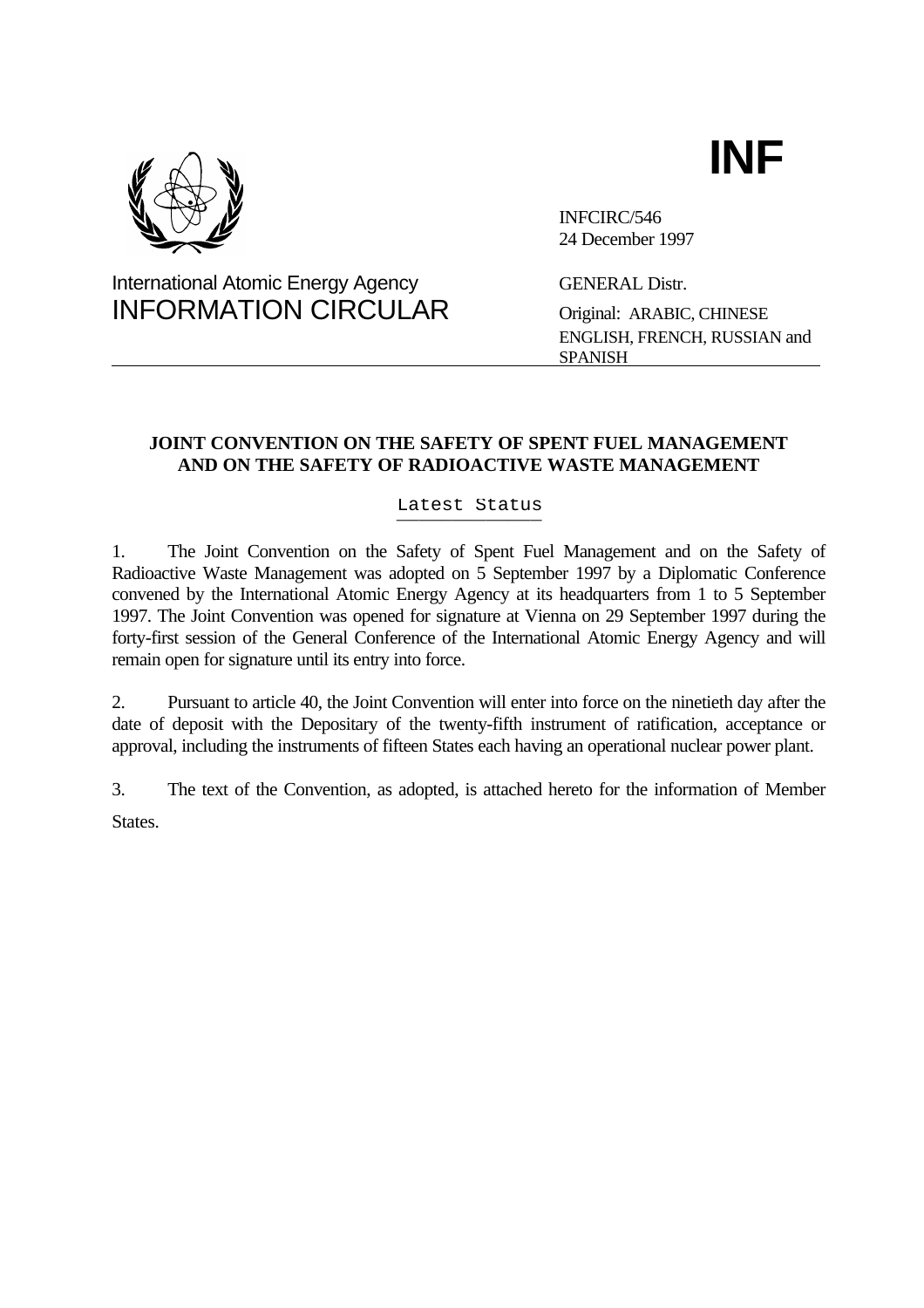### **JOINT CONVENTION ON THE SAFETY OF SPENT FUEL MANAGEMENT AND ON THE SAFETY OF RADIOACTIVE WASTE MANAGEMENT**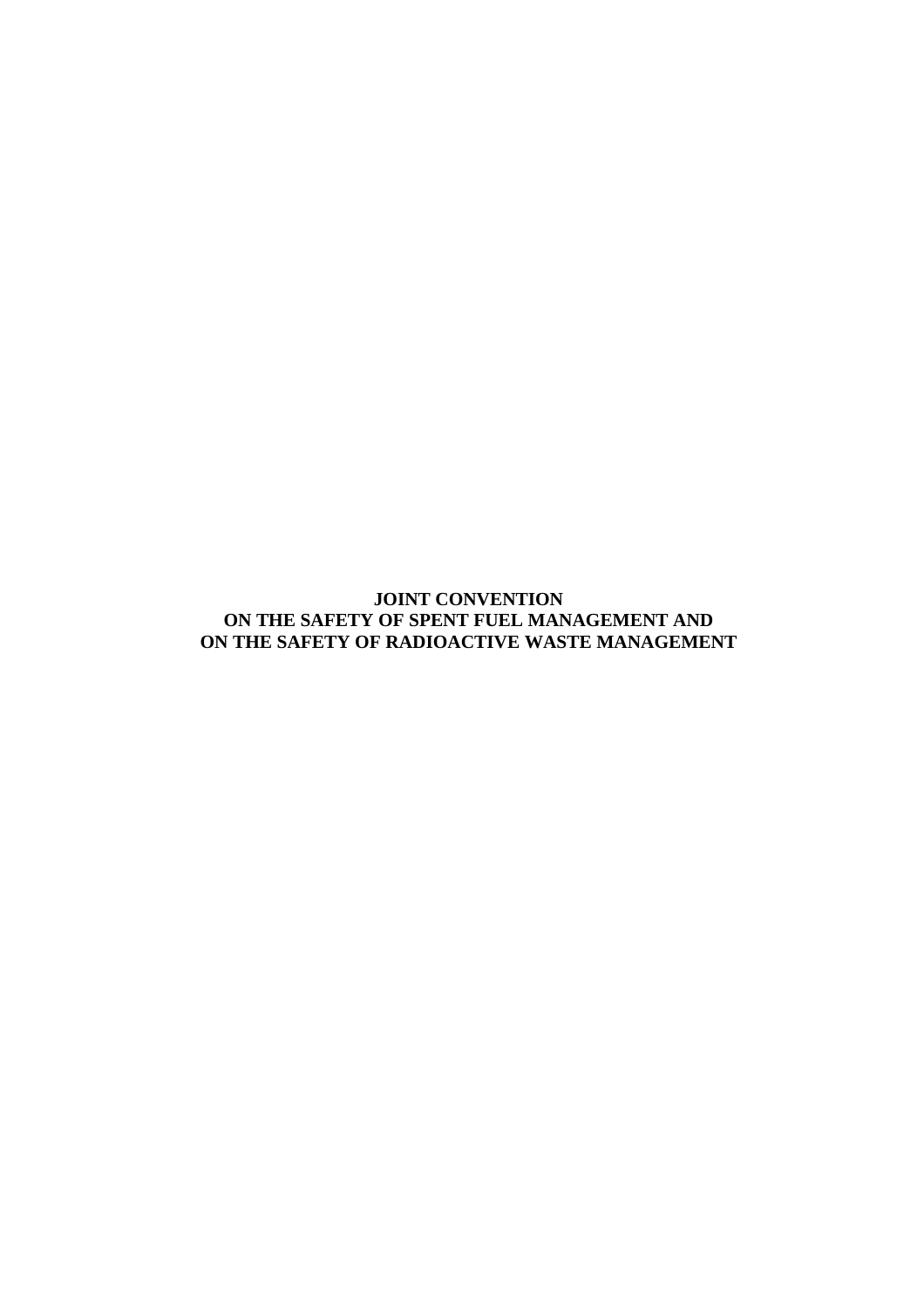#### **JOINT CONVENTION ON THE SAFETY OF SPENT FUEL MANAGEMENT AND ON THE SAFETY OF RADIOACTIVE WASTE MANAGEMENT**

#### PREAMBLE

### CHAPTER 1 OBJECTIVES, DEFINITIONS AND SCOPE OF APPLICATION

| ARTICLE 1 OBJECTIVES           |
|--------------------------------|
| ARTICLE 2 DEFINITIONS          |
| ARTICLE 3 SCOPE OF APPLICATION |

#### CHAPTER 2 SAFETY OF SPENT FUEL MANAGEMENT

ARTICLE 4 GENERAL SAFETY REQUIREMENTS ARTICLE 5 EXISTING FACILITIES ARTICLE 6 SITING OF PROPOSED FACILITIES ARTICLE 7 DESIGN AND CONSTRUCTION OF FACILITIES ARTICLE 8 ASSESSMENT OF SAFETY OF FACILITIES ARTICLE 9 OPERATION OF FACILITIES ARTICLE 10 DISPOSAL OF SPENT FUEL

### CHAPTER 3 SAFETY OF RADIOACTIVE WASTE MANAGEMENT

ARTICLE 11 GENERAL SAFETY REQUIREMENTS ARTICLE 12 EXISTING FACILITIES AND PAST PRACTICES ARTICLE 13 SITING OF PROPOSED FACILITIES ARTICLE 14 DESIGN AND CONSTRUCTION OF FACILITIES ARTICLE 15 ASSESSMENT OF SAFETY OF FACILITIES ARTICLE 16 OPERATION OF FACILITIES ARTICLE 17 INSTITUTIONAL MEASURES AFTER CLOSURE

CHAPTER 4 GENERAL SAFETY PROVISIONS

ARTICLE 18 IMPLEMENTING MEASURES ARTICLE 19 LEGISLATIVE AND REGULATORY FRAMEWORK

ARTICLE 20 REGULATORY BODY ARTICLE 21 RESPONSIBILITY OF THE LICENCE HOLDER ARTICLE 22 HUMAN AND FINANCIAL RESOURCES ARTICLE 23 QUALITY ASSURANCE ARTICLE 24 OPERATIONAL RADIATION PROTECTION ARTICLE 25 EMERGENCY PREPAREDNESS ARTICLE 26 DECOMMISSIONING

CHAPTER 5 MISCELLANEOUS PROVISIONS

ARTICLE 27 TRANSBOUNDARY MOVEMENT ARTICLE 28 DISUSED SEALED SOURCES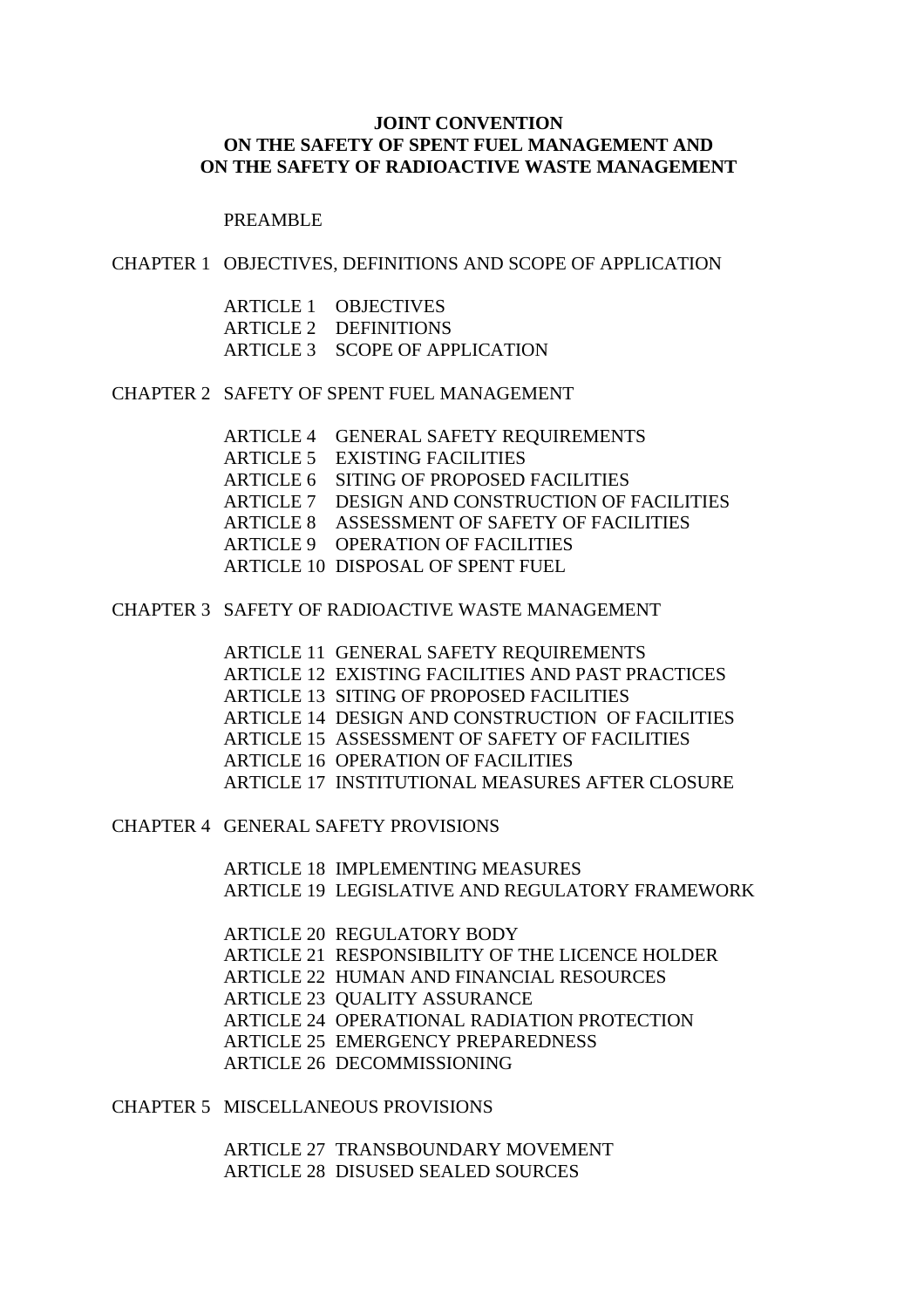CHAPTER 6 MEETINGS OF THE CONTRACTING PARTIES

ARTICLE 29 PREPARATORY MEETING ARTICLE 30 REVIEW MEETINGS ARTICLE 31 EXTRAORDINARY MEETINGS ARTICLE 32 REPORTING ARTICLE 33 ATTENDANCE ARTICLE 34 SUMMARY REPORTS ARTICLE 35 LANGUAGES ARTICLE 36 CONFIDENTIALITY ARTICLE 37 SECRETARIAT

CHAPTER 7 FINAL CLAUSES AND OTHER PROVISIONS

ARTICLE 38 RESOLUTION OF DISAGREEMENTS ARTICLE 39 SIGNATURE, RATIFICATION, ACCEPTANCE, APPROVAL, **ACCESSION** ARTICLE 40 ENTRY INTO FORCE ARTICLE 41 AMENDMENTS TO THE CONVENTION ARTICLE 42 DENUNCIATION ARTICLE 43 DEPOSITARY ARTICLE 44 AUTHENTIC TEXTS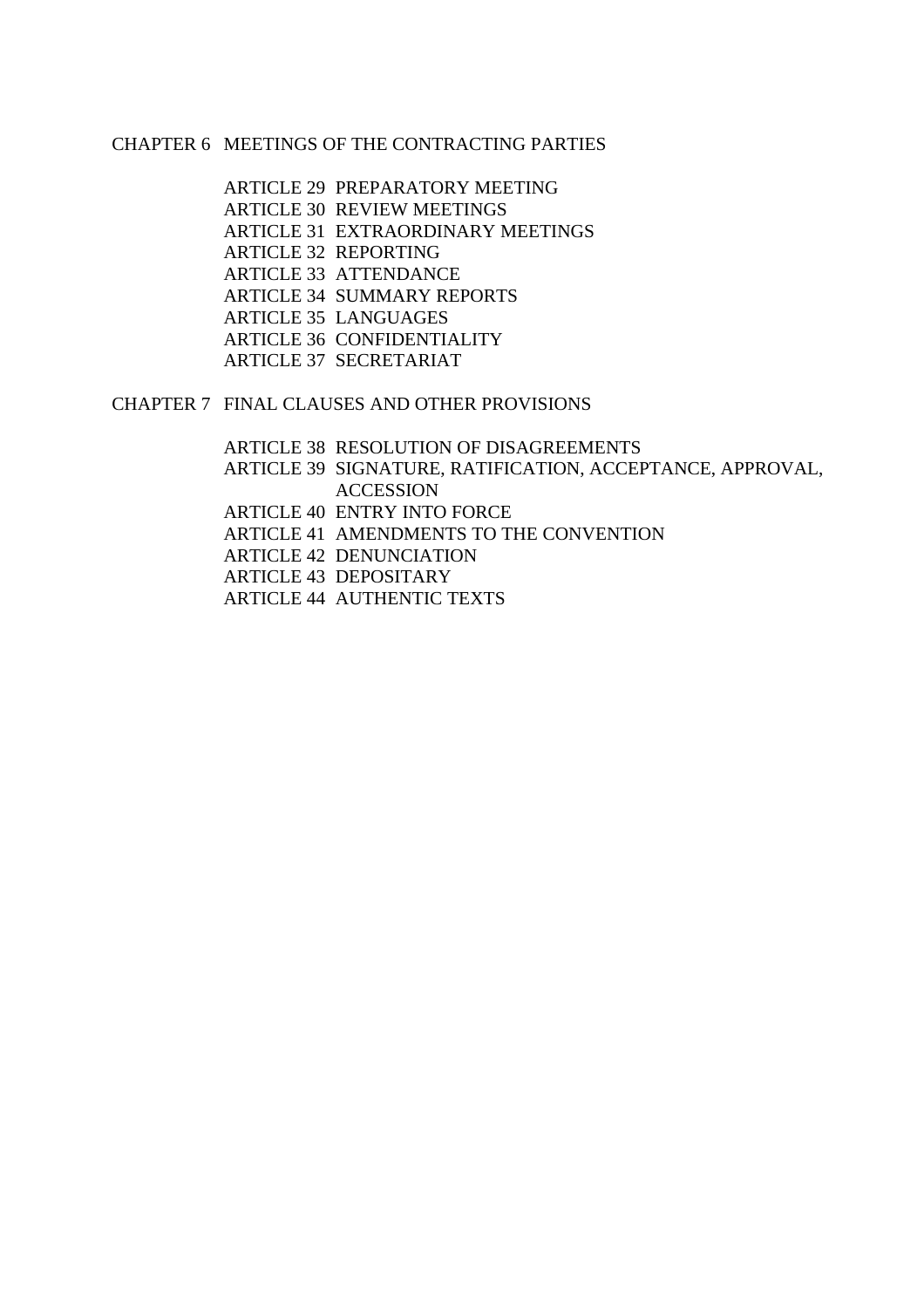### **PREAMBLE**

#### The Contracting Parties

- (i) Recognizing that the operation of nuclear reactors generates spent fuel and radioactive waste and that other applications of nuclear technologies also generate radioactive waste;
- (ii) Recognizing that the same safety objectives apply both to spent fuel and radioactive waste management;
- (iii) Reaffirming the importance to the international community of ensuring that sound practices are planned and implemented for the safety of spent fuel and radioactive waste management;
- (iv) Recognizing the importance of informing the public on issues regarding the safety of spent fuel and radioactive waste management;
- (v) Desiring to promote an effective nuclear safety culture worldwide;
- (vi) Reaffirming that the ultimate responsibility for ensuring the safety of spent fuel and radioactive waste management rests with the State;
- (vii) Recognizing that the definition of a fuel cycle policy rests with the State, some States considering spent fuel as a valuable resource that may be reprocessed, others electing to dispose of it;
- (viii) Recognizing that spent fuel and radioactive waste excluded from the present Convention because they are within military or defence programmes should be managed in accordance with the objectives stated in this Convention;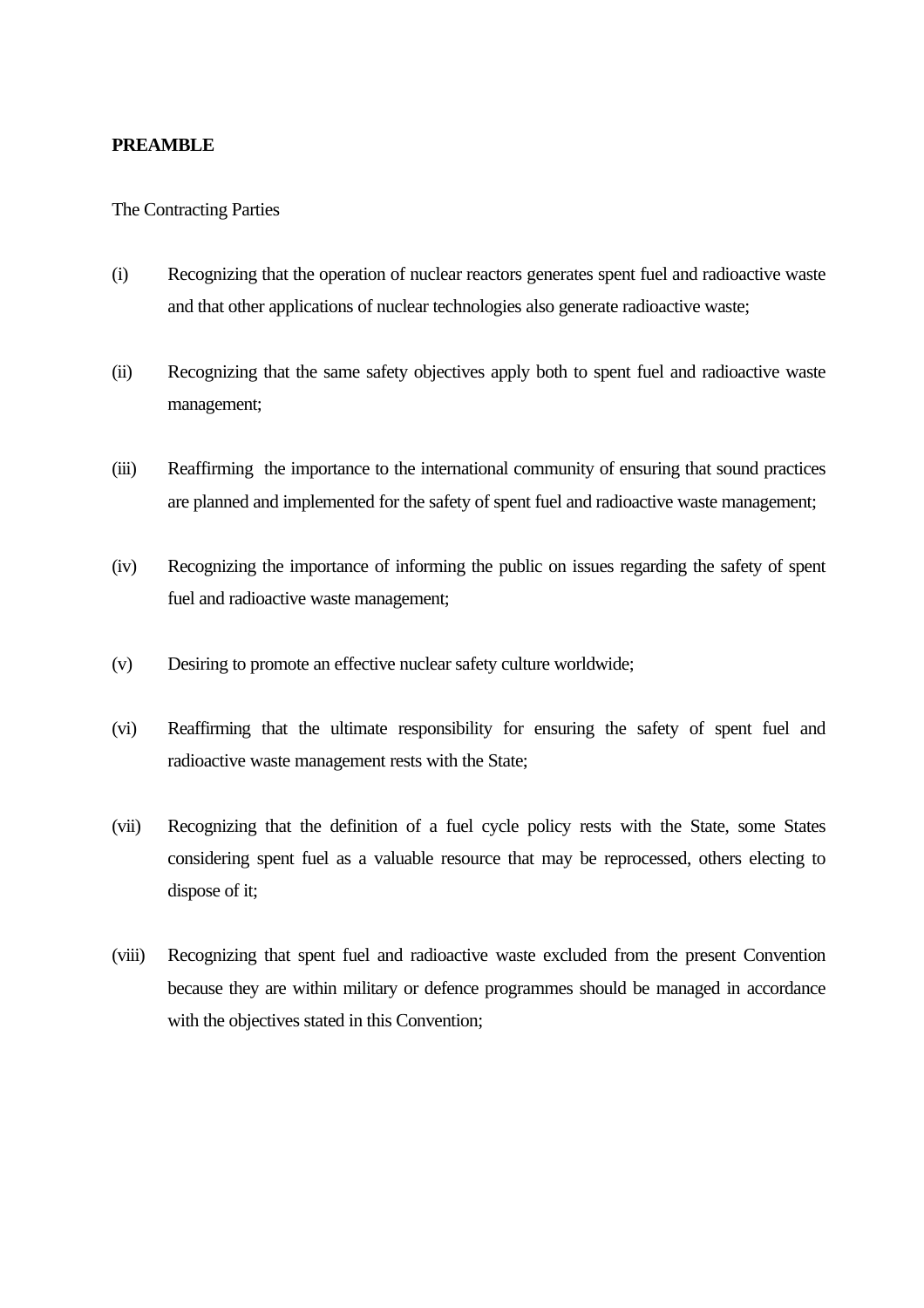- (ix) Affirming the importance of international co-operation in enhancing the safety of spent fuel and radioactive waste management through bilateral and multilateral mechanisms, and through this incentive Convention;
- (x) Mindful of the needs of developing countries, and in particular the least developed countries, and of States with economies in transition and of the need to facilitate existing mechanisms to assist in the fulfillment of their rights and obligations set out in this incentive Convention;
- (xi) Convinced that radioactive waste should, as far as is compatible with the safety of the management of such material, be disposed of in the State in which it was generated, whilst recognizing that, in certain circumstances, safe and efficient management of spent fuel and radioactive waste might be fostered through agreements among Contracting Parties to use facilities in one of them for the benefit of the other Parties, particularly where waste originates from joint projects;
- (xii) Recognizing that any State has the right to ban import into its territory of foreign spent fuel and radioactive waste;
- (xiii) Keeping in mind the Convention on Nuclear Safety (1994), the Convention on Early Notification of a Nuclear Accident (1986), the Convention on Assistance in the Case of a Nuclear Accident or Radiological Emergency (1986), the Convention on the Physical Protection of Nuclear Material (1980), the Convention on the Prevention of Marine Pollution by Dumping of Wastes and Other Matter as amended (1994) and other relevant international instruments;
- (xiv) Keeping in mind the principles contained in the interagency "International Basic Safety Standards for Protection against Ionizing Radiation and for the Safety of Radiation Sources" (1996), in the IAEA Safety Fundamentals entitled "The Principles of Radioactive Waste Management" (1995), and in the existing international standards relating to the safety of the transport of radioactive materials;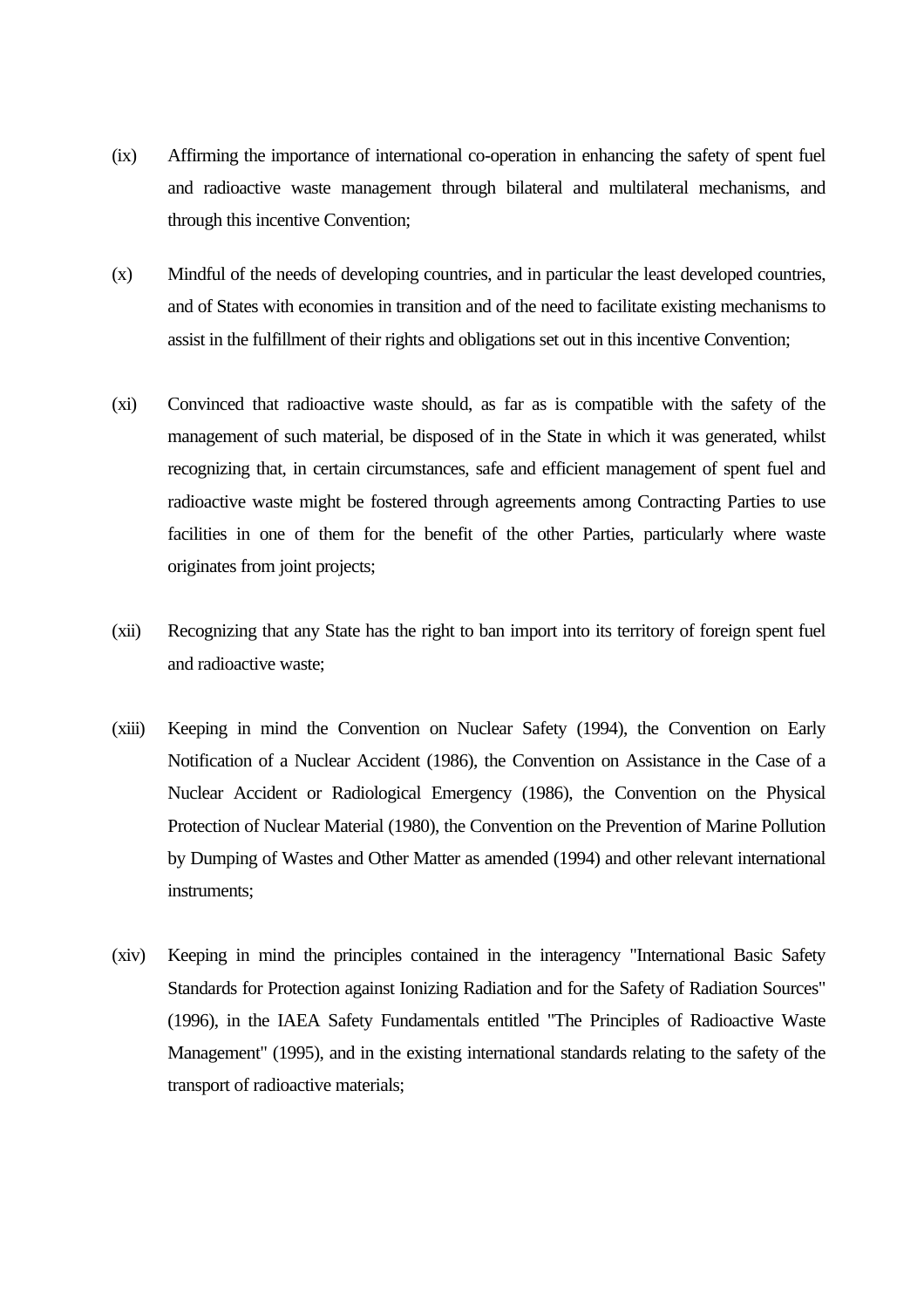- (xv) Recalling Chapter 22 of Agenda 21 by the United Nations Conference on Environment and Development in Rio de Janeiro adopted in 1992, which reaffirms the paramount importance of the safe and environmentally sound management of radioactive waste;
- (xvi) Recognizing the desirability of strengthening the international control system applying specifically to radioactive materials as referred to in Article 1(3) of the Basel Convention on the Control of Transboundary Movements of Hazardous Wastes and Their Disposal (1989);

Have agreed as follows: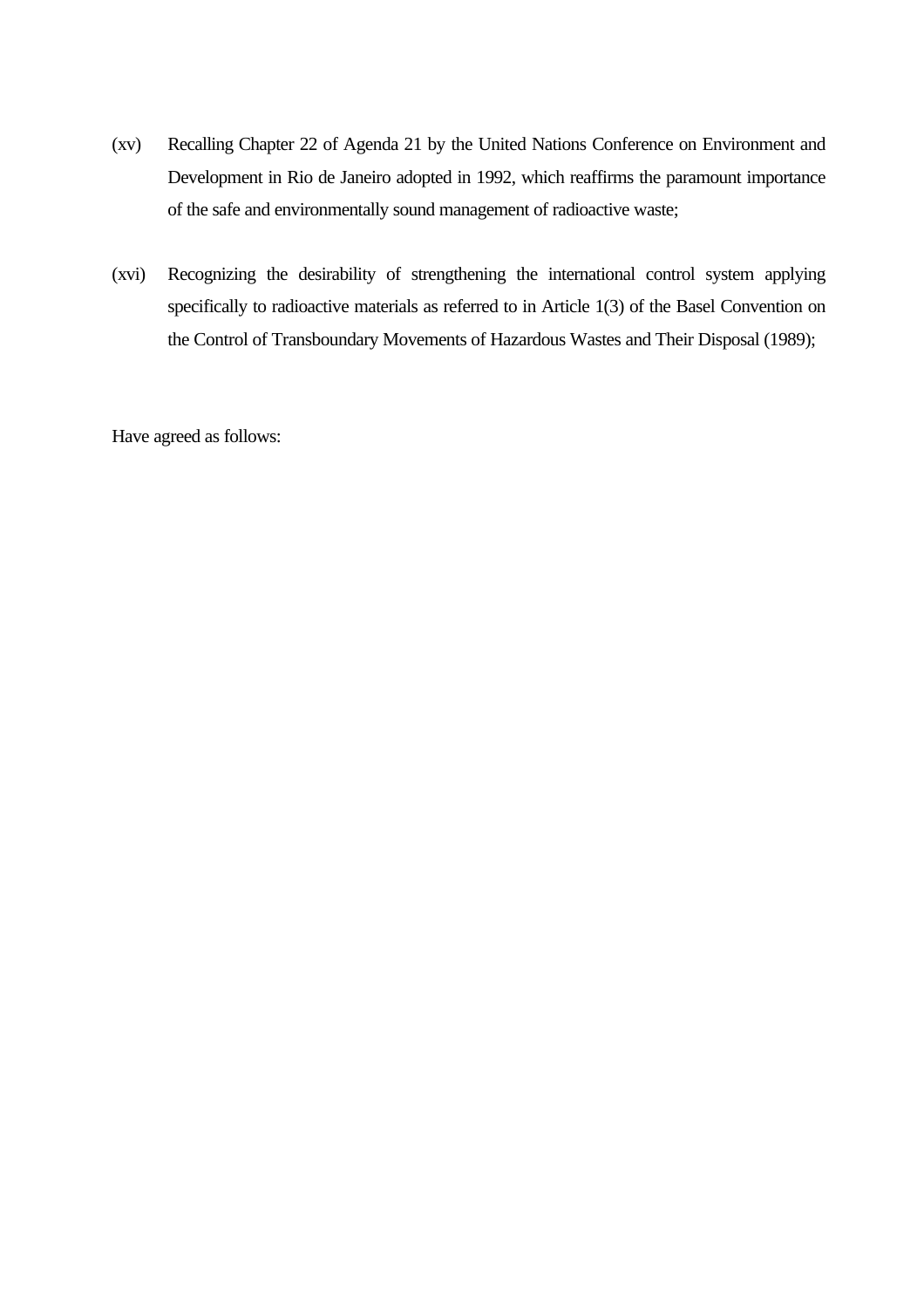### **CHAPTER 1. OBJECTIVES, DEFINITIONS AND SCOPE OF APPLICATION**

### **ARTICLE 1. OBJECTIVES**

The objectives of this Convention are:

- (i) to achieve and maintain a high level of safety worldwide in spent fuel and radioactive waste management, through the enhancement of national measures and international co-operation, including where appropriate, safety-related technical co-operation;
- (ii) to ensure that during all stages of spent fuel and radioactive waste management there are effective defenses against potential hazards so that individuals, society and the environment are protected from harmful effects of ionizing radiation, now and in the future, in such a way that the needs and aspirations of the present generation are met without compromising the ability of future generations to meet their needs and aspirations;
- (iii) to prevent accidents with radiological consequences and to mitigate their consequences should they occur during any stage of spent fuel or radioactive waste management.

### **ARTICLE 2. DEFINITIONS**

For the purposes of this Convention:

(a) *"closure"* means the completion of all operations at some time after the emplacement of spent fuel or radioactive waste in a disposal facility. This includes the final engineering or other work required to bring the facility to a condition that will be safe in the long term;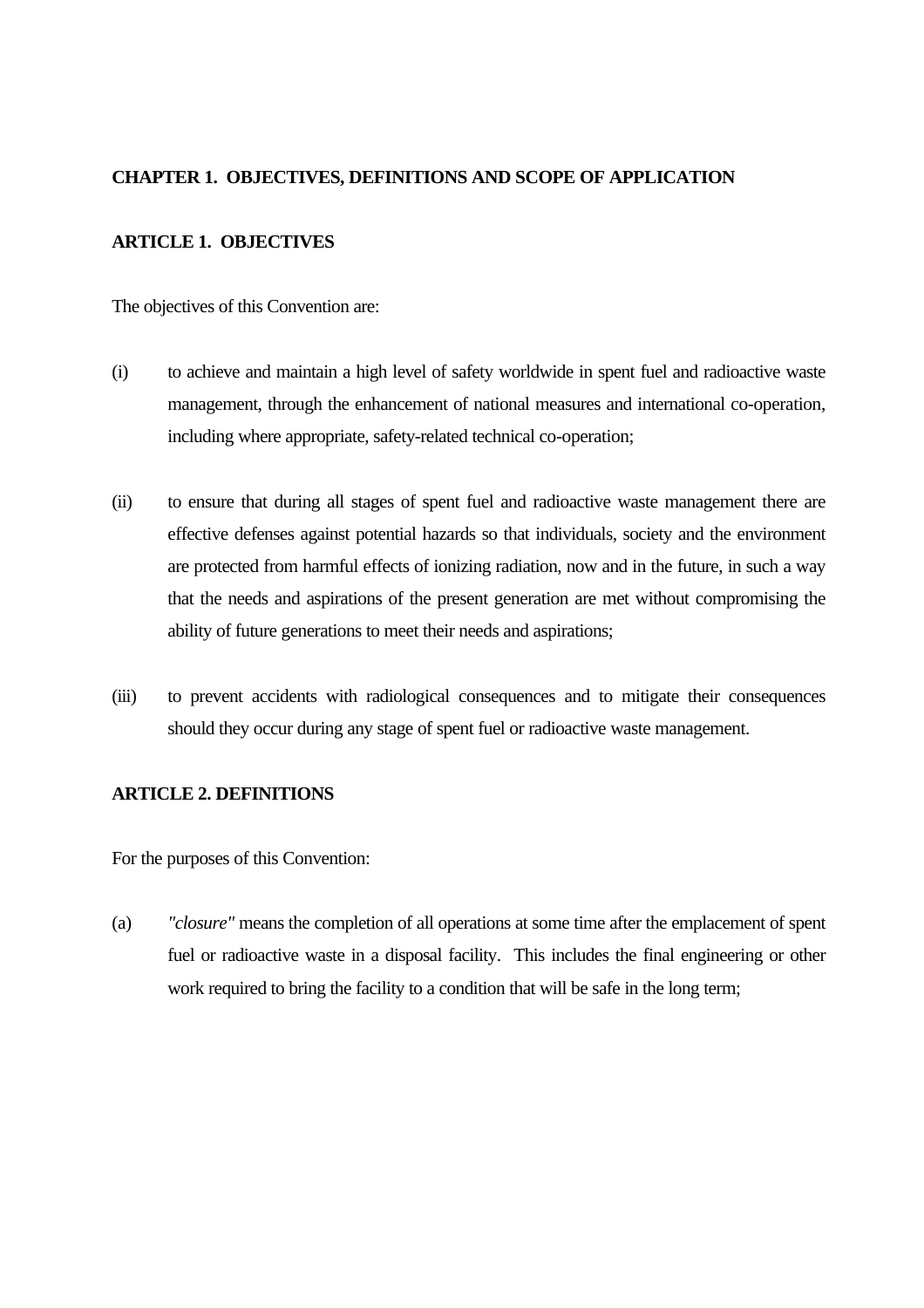- (b) *"decommissioning"* means all steps leading to the release of a nuclear facility, other than a disposal facility, from regulatory control. These steps include the processes of decontamination and dismantling;
- (c) *"discharges"* means planned and controlled releases into the environment, as a legitimate practice, within limits authorized by the regulatory body, of liquid or gaseous radioactive materials that originate from regulated nuclear facilities during normal operation;
- (d) *"disposal"* means the emplacement of spent fuel or radioactive waste in an appropriate facility without the intention of retrieval;
- (e) *"licence"* means any authorization, permission or certification granted by a regulatory body to carry out any activity related to management of spent fuel or of radioactive waste;
- (f) *"nuclear facility"* means a civilian facility and its associated land, buildings and equipment in which radioactive materials are produced, processed, used, handled, stored or disposed of on such a scale that consideration of safety is required;
- (g) *"operating lifetime"* means the period during which a spent fuel or a radioactive waste management facility is used for its intended purpose. In the case of a disposal facility, the period begins when spent fuel or radioactive waste is first emplaced in the facility and ends upon closure of the facility;
- (h) *"radioactive waste"* means radioactive material in gaseous, liquid or solid form for which no further use is foreseen by the Contracting Party or by a natural or legal person whose decision is accepted by the Contracting Party, and which is controlled as radioactive waste by a regulatory body under the legislative and regulatory framework of the Contracting Party;
- (i) *"radioactive waste management"* means all activities, including decommissioning activities, that relate to the handling, pretreatment, treatment, conditioning, storage, or disposal of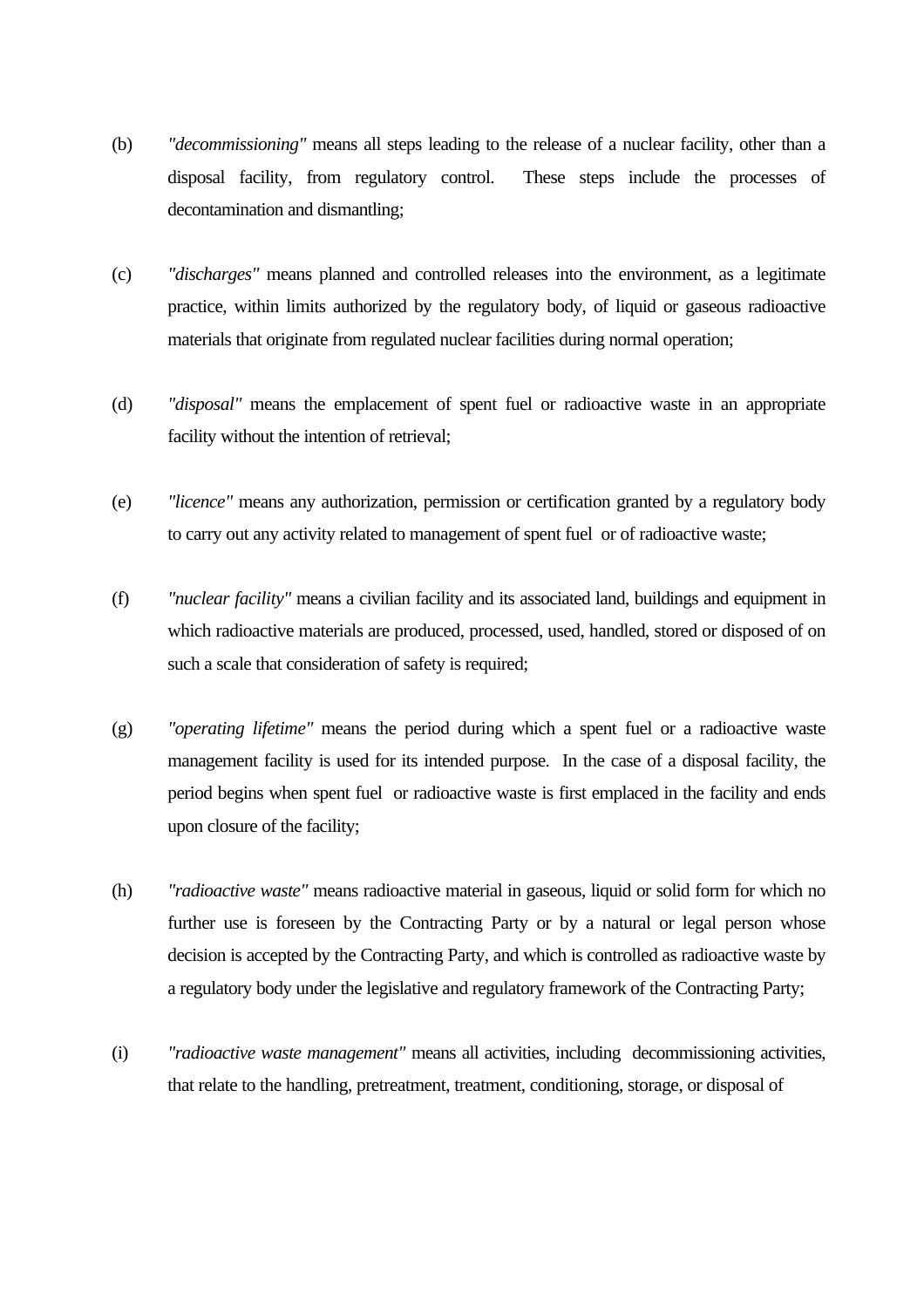radioactive waste, excluding off-site transportation. It may also involve discharges;

- (j) *"radioactive waste management facility"* means any facility or installation the primary purpose of which is radioactive waste management, including a nuclear facility in the process of being decommissioned only if it is designated by the Contracting Party as a radioactive waste management facility;
- (k) *"regulatory body"* means any body or bodies given the legal authority by the Contracting Party to regulate any aspect of the safety of spent fuel or radioactive waste management including the granting of licences;
- (l) *"reprocessing"* means a process or operation, the purpose of which is to extract radioactive isotopes from spent fuel for further use;
- (m) *"sealed source"* means radioactive material that is permanently sealed in a capsule or closely bonded and in a solid form, excluding reactor fuel elements;
- (n) *"spent fuel"* means nuclear fuel that has been irradiated in and permanently removed from a reactor core;
- (o) *"spent fuel management"* means all activities that relate to the handling or storage of spent fuel, excluding off-site transportation. It may also involve discharges;
- (p) *"spent fuel management facility"* means any facility or installation the primary purpose of which is spent fuel management;
- (q) *"State of destination"* means a State to which a transboundary movement is planned or takes place;
- (r) *"State of origin"* means a State from which a transboundary movement is planned to be initiated or is initiated;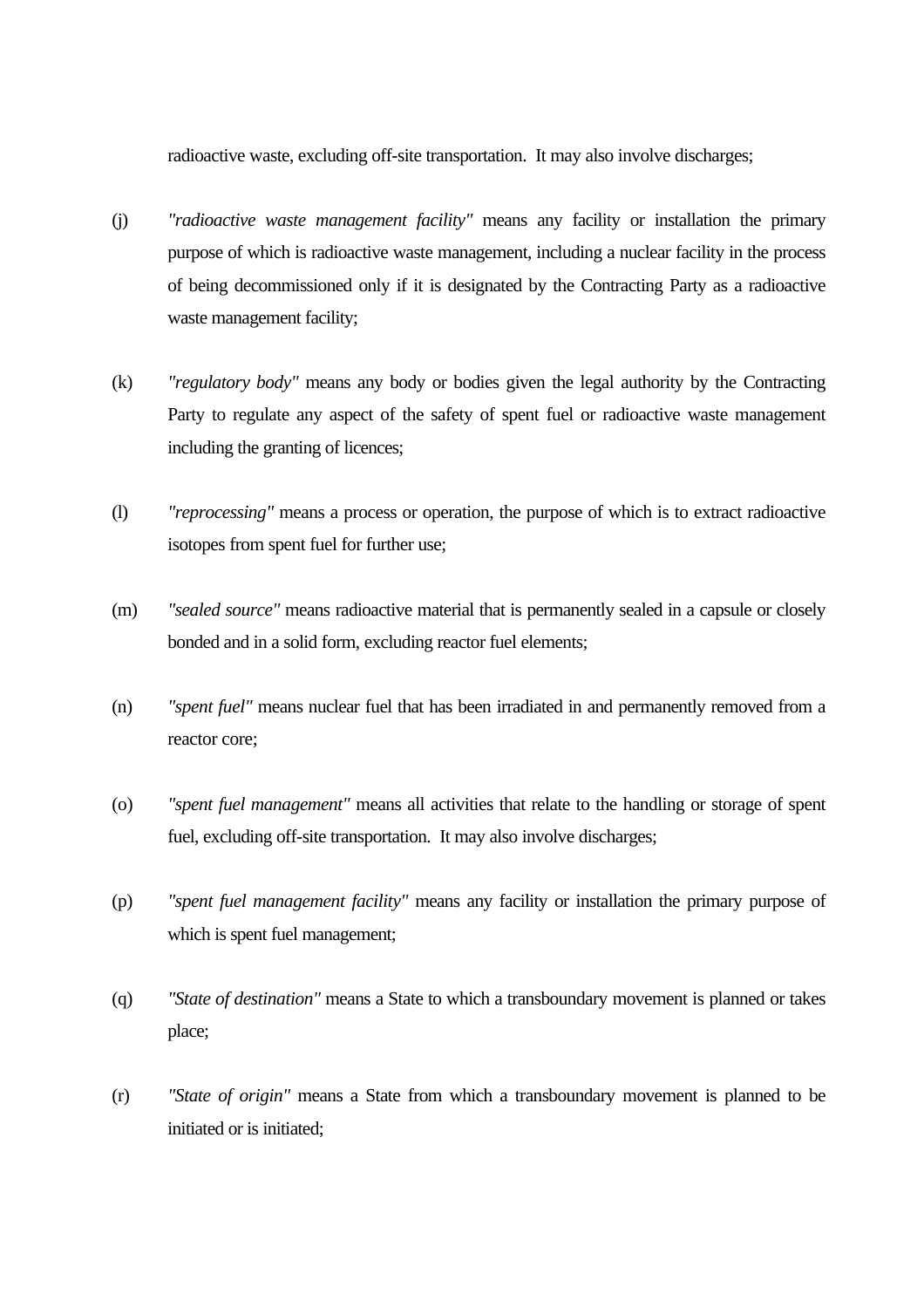- (s) *"State of transit"* means any State, other than a State of origin or a State of destination, through whose territory a transboundary movement is planned or takes place;
- (t) *"storage"* means the holding of spent fuel or of radioactive waste in a facility that provides for its containment, with the intention of retrieval;
- (u) *"transboundary movement"* means any shipment of spent fuel or of radioactive waste from a State of origin to a State of destination.

### **ARTICLE 3. SCOPE OF APPLICATION**

1. This Convention shall apply to the safety of spent fuel management when the spent fuel results from the operation of civilian nuclear reactors. Spent fuel held at reprocessing facilities as part of a reprocessing activity is not covered in the scope of this Convention unless the Contracting Party declares reprocessing to be part of spent fuel management.

2. This Convention shall also apply to the safety of radioactive waste management when the radioactive waste results from civilian applications. However, this Convention shall not apply to waste that contains only naturally occurring radioactive materials and that does not originate from the nuclear fuel cycle, unless it constitutes a disused sealed source or it is declared as radioactive waste for the purposes of this Convention by the Contracting Party.

3. This Convention shall not apply to the safety of management of spent fuel or radioactive waste within military or defence programmes, unless declared as spent fuel or radioactive waste for the purposes of this Convention by the Contracting Party. However, this Convention shall apply to the safety of management of spent fuel and radioactive waste from military or defence programmes if and when such materials are transferred permanently to and managed within exclusively civilian programmes.

4. This Convention shall also apply to discharges as provided for in Articles 4, 7, 11, 14, 24 and 26.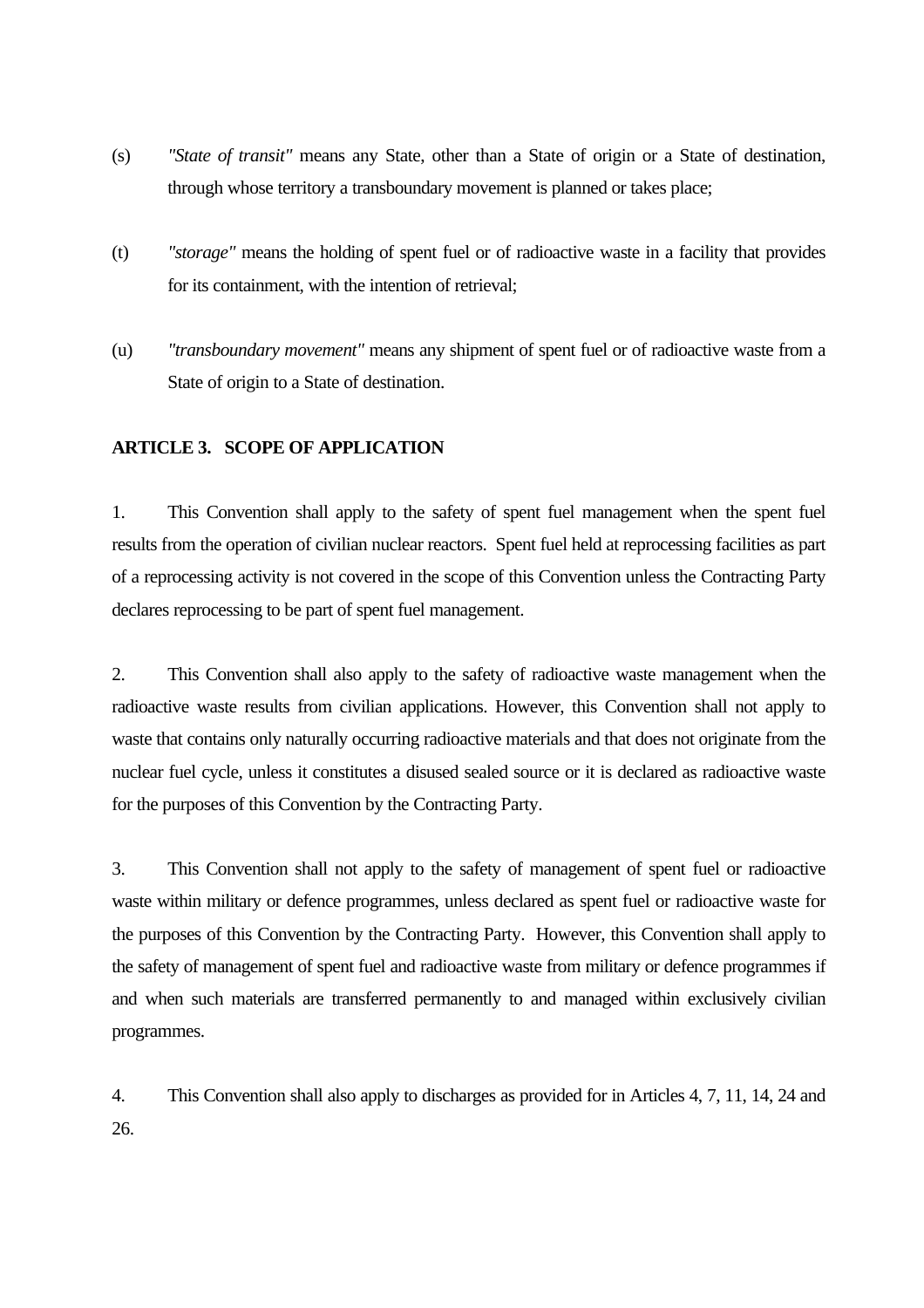#### **CHAPTER 2 SAFETY OF SPENT FUEL MANAGEMENT**

#### **ARTICLE 4. GENERAL SAFETY REQUIREMENTS**

Each Contracting Party shall take the appropriate steps to ensure that at all stages of spent fuel management, individuals, society and the environment are adequately protected against radiological hazards.

In so doing, each Contracting Party shall take the appropriate steps to:

- (i) ensure that criticality and removal of residual heat generated during spent fuel management are adequately addressed;
- (ii) ensure that the generation of radioactive waste associated with spent fuel management is kept to the minimum practicable, consistent with the type of fuel cycle policy adopted;
- (iii) take into account interdependencies among the different steps in spent fuel management;
- (iv) provide for effective protection of individuals, society and the environment, by applying at the national level suitable protective methods as approved by the regulatory body, in the framework of its national legislation which has due regard to internationally endorsed criteria and standards;
- (v) take into account the biological, chemical and other hazards that may be associated with spent fuel management;
- (vi) strive to avoid actions that impose reasonably predictable impacts on future generations greater than those permitted for the current generation;
- (vii) aim to avoid imposing undue burdens on future generations.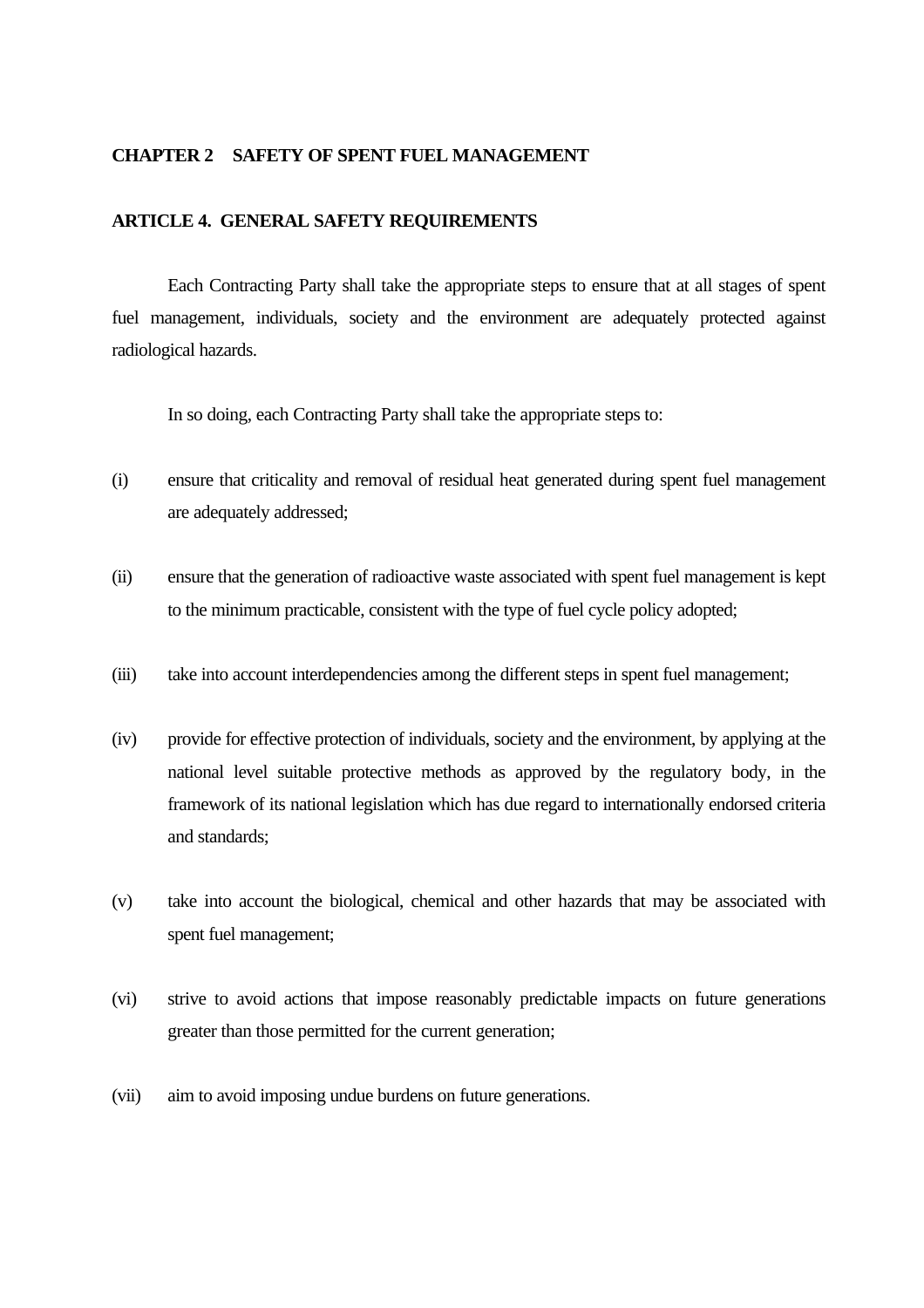#### **ARTICLE 5. EXISTING FACILITIES**

Each Contracting Party shall take the appropriate steps to review the safety of any spent fuel management facility existing at the time the Convention enters into force for that Contracting Party and to ensure that, if necessary, all reasonably practicable improvements are made to upgrade the safety of such a facility.

### **ARTICLE 6. SITING OF PROPOSED FACILITIES**

1. Each Contracting Party shall take the appropriate steps to ensure that procedures are established and implemented for a proposed spent fuel management facility:

- (i) to evaluate all relevant site-related factors likely to affect the safety of such a facility during its operating lifetime;
- (ii) to evaluate the likely safety impact of such a facility on individuals, society and the environment;
- (iii) to make information on the safety of such a facility available to members of the public;
- (iv) to consult Contracting Parties in the vicinity of such a facility, insofar as they are likely to be affected by that facility, and provide them, upon their request, with general data relating to the facility to enable them to evaluate the likely safety impact of the facility upon their territory.

2. In so doing, each Contracting Party shall take the appropriate steps to ensure that such facilities shall not have unacceptable effects on other Contracting Parties by being sited in accordance with the general safety requirements of Article 4.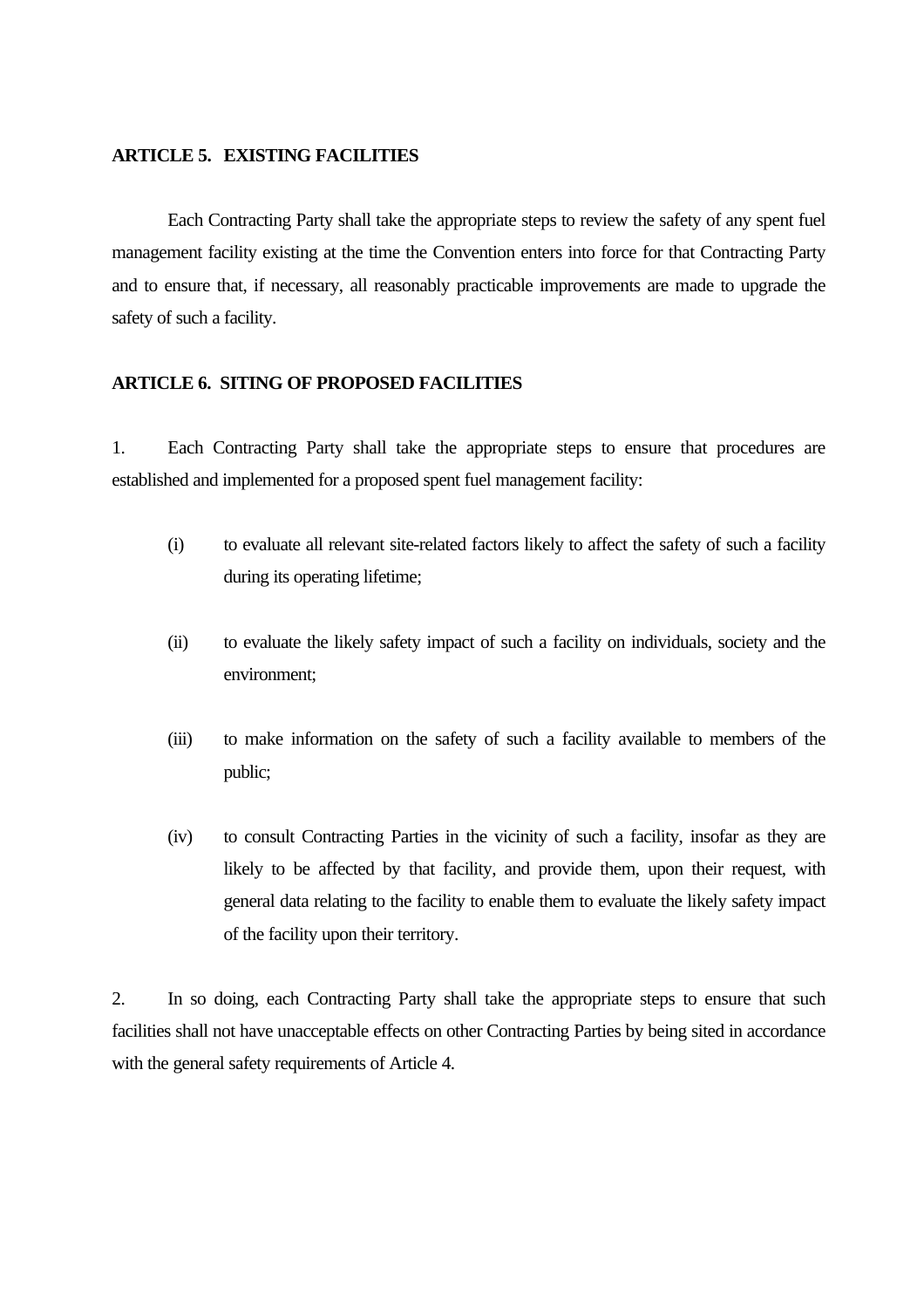#### **ARTICLE 7. DESIGN AND CONSTRUCTION OF FACILITIES**

Each Contracting Party shall take the appropriate steps to ensure that:

- (i) the design and construction of a spent fuel management facility provide for suitable measures to limit possible radiological impacts on individuals, society and the environment, including those from discharges or uncontrolled releases;
- (ii) at the design stage, conceptual plans and, as necessary, technical provisions for the decommissioning of a spent fuel management facility are taken into account;
- (iii) the technologies incorporated in the design and construction of a spent fuel management facility are supported by experience, testing or analysis.

### **ARTICLE 8. ASSESSMENT OF SAFETY OF FACILITIES**

Each Contracting Party shall take the appropriate steps to ensure that:

- (i) before construction of a spent fuel management facility, a systematic safety assessment and an environmental assessment appropriate to the hazard presented by the facility and covering its operating lifetime shall be carried out;
- (ii) before the operation of a spent fuel management facility, updated and detailed versions of the safety assessment and of the environmental assessment shall be prepared when deemed necessary to complement the assessments referred to in paragraph (i).

### **ARTICLE 9. OPERATION OF FACILITIES**

Each Contracting Party shall take the appropriate steps to ensure that:

(i) the licence to operate a spent fuel management facility is based upon appropriate assessments as specified in Article 8 and is conditional on the completion of a commissioning programme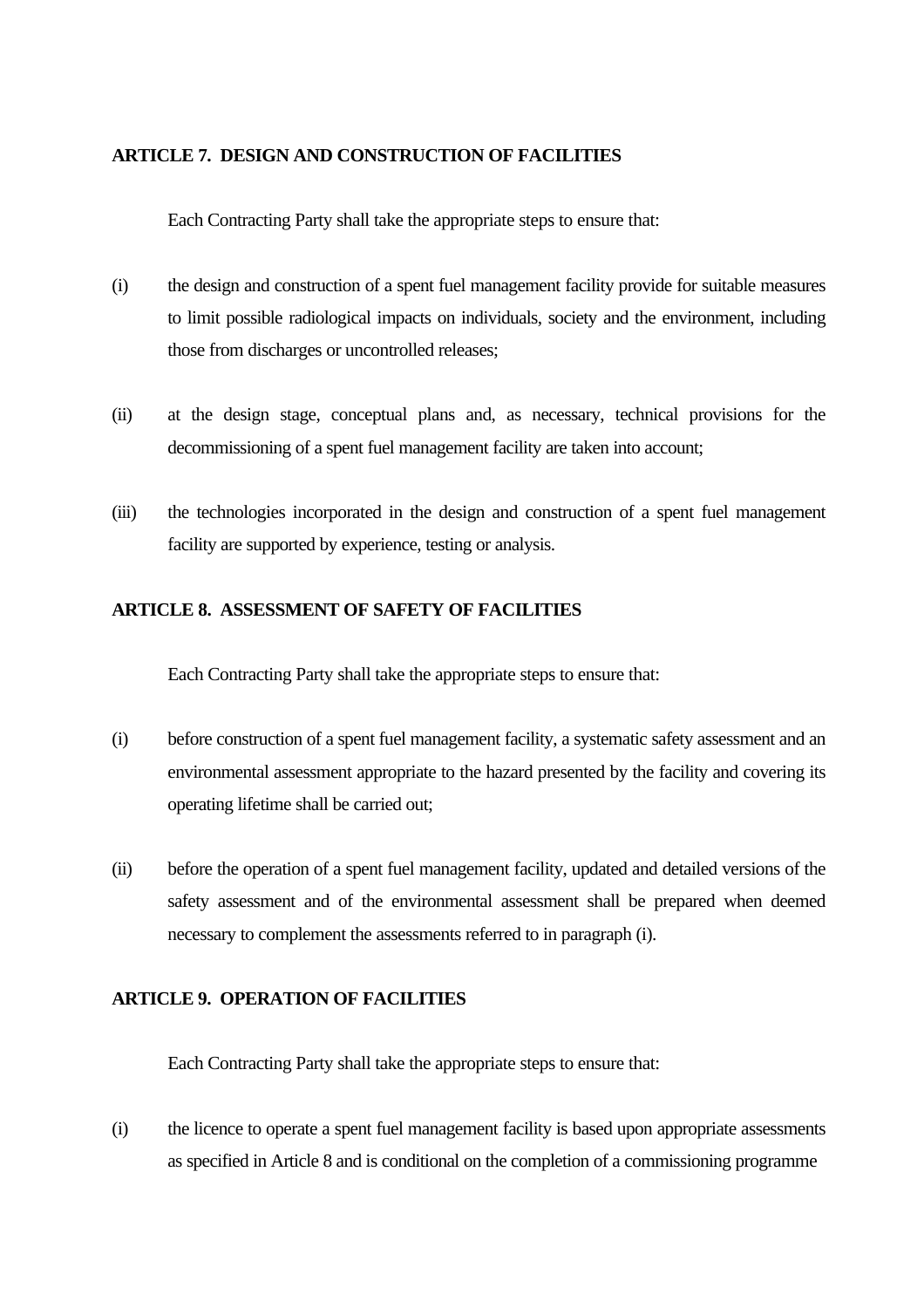demonstrating that the facility, as constructed, is consistent with design and safety requirements;

- (ii) operational limits and conditions derived from tests, operational experience and the assessments, as specified in Article 8, are defined and revised as necessary;
- (iii) operation, maintenance, monitoring, inspection and testing of a spent fuel management facility are conducted in accordance with established procedures;
- (iv) engineering and technical support in all safety-related fields are available throughout the operating lifetime of a spent fuel management facility;
- (v) incidents significant to safety are reported in a timely manner by the holder of the licence to the regulatory body;
- (vi) programmes to collect and analyse relevant operating experience are established and that the results are acted upon, where appropriate;
- (vii) decommissioning plans for a spent fuel management facility are prepared and updated, as necessary, using information obtained during the operating lifetime of that facility, and are reviewed by the regulatory body.

#### **ARTICLE 10. DISPOSAL OF SPENT FUEL**

If, pursuant to its own legislative and regulatory framework, a Contracting Party has designated spent fuel for disposal, the disposal of such spent fuel shall be in accordance with the obligations of Chapter 3 relating to the disposal of radioactive waste.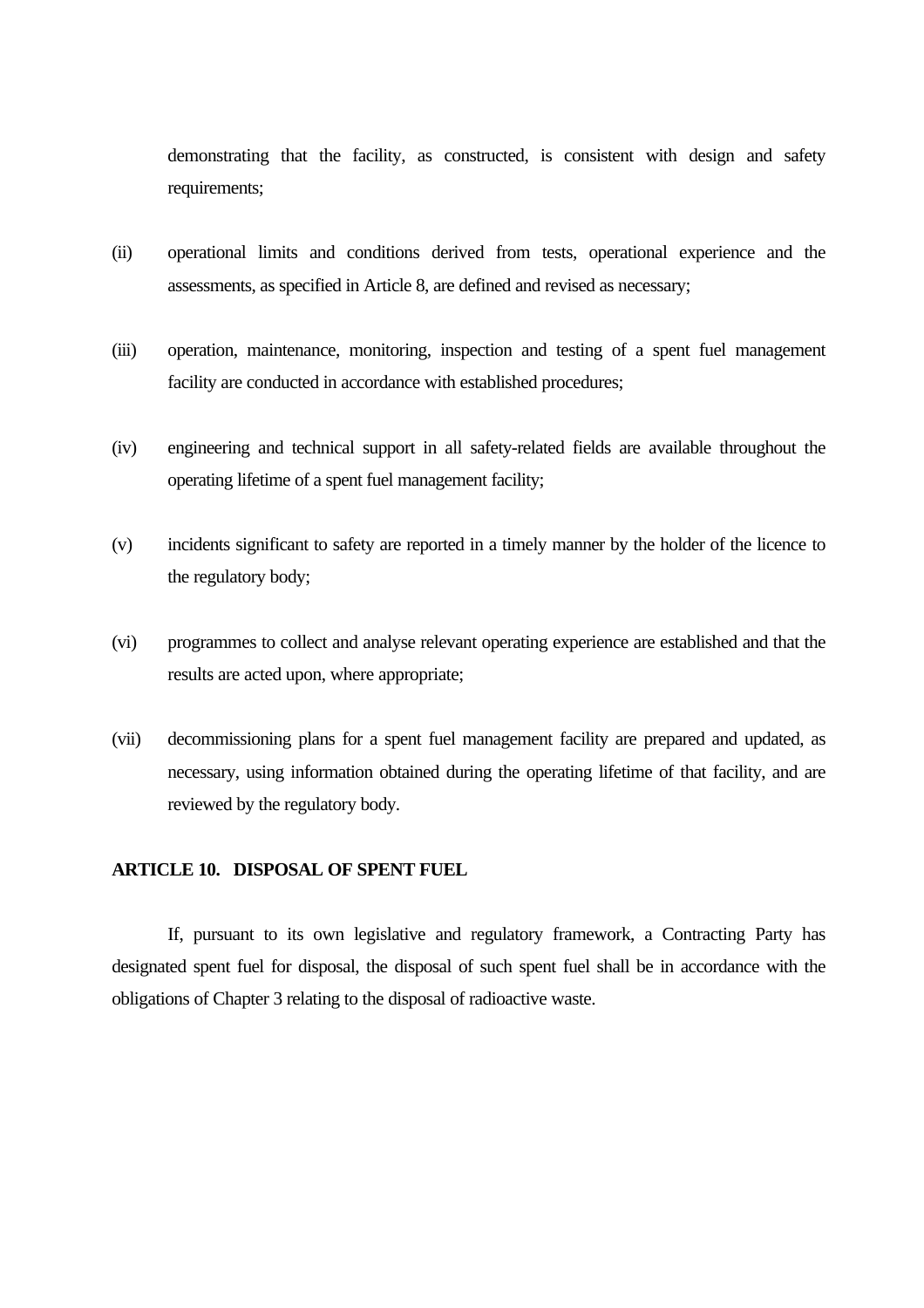### **CHAPTER 3 SAFETY OF RADIOACTIVE WASTE MANAGEMENT**

#### **ARTICLE 11. GENERAL SAFETY REQUIREMENTS**

Each Contracting Party shall take the appropriate steps to ensure that at all stages of radioactive waste management individuals, society and the environment are adequately protected against radiological and other hazards.

In so doing, each Contracting Party shall take the appropriate steps to:

- (i) ensure that criticality and removal of residual heat generated during radioactive waste management are adequately addressed;
- (ii) ensure that the generation of radioactive waste is kept to the minimum practicable;
- (iii) take into account interdependencies among the different steps in radioactive waste management;
- (iv) provide for effective protection of individuals, society and the environment, by applying at the national level suitable protective methods as approved by the regulatory body, in the framework of its national legislation which has due regard to internationally endorsed criteria and standards;
- (v) take into account the biological, chemical and other hazards that may be associated with radioactive waste management;
- (vi) strive to avoid actions that impose reasonably predictable impacts on future generations greater than those permitted for the current generation;
- (vii) aim to avoid imposing undue burdens on future generations.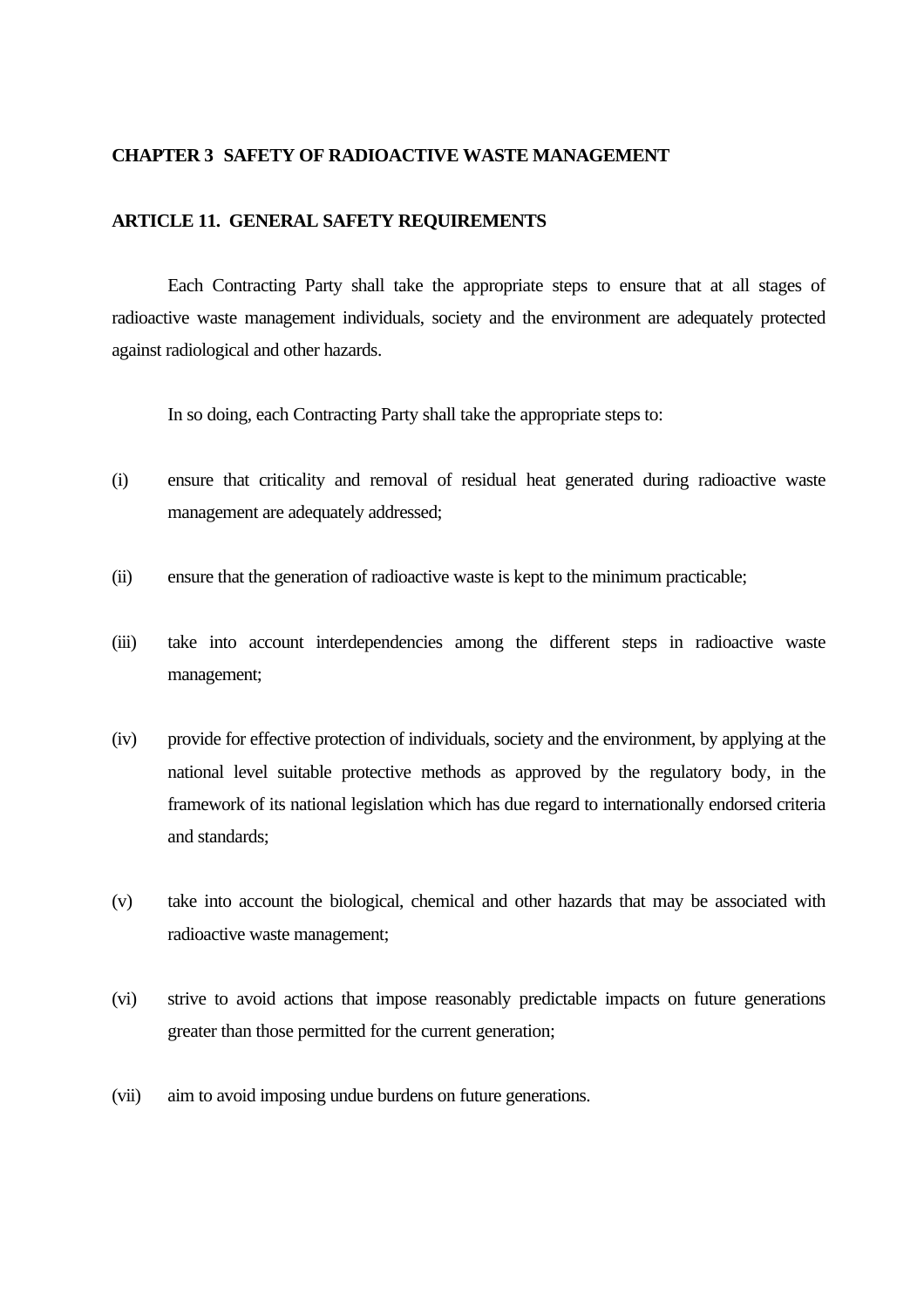#### **ARTICLE 12. EXISTING FACILITIES AND PAST PRACTICES**

Each Contracting Party shall in due course take the appropriate steps to review:

- (i) the safety of any radioactive waste management facility existing at the time the Convention enters into force for that Contracting Party and to ensure that, if necessary, all reasonably practicable improvements are made to upgrade the safety of such a facility;
- (ii) the results of past practices in order to determine whether any intervention is needed for reasons of radiation protection bearing in mind that the reduction in detriment resulting from the reduction in dose should be sufficient to justify the harm and the costs, including the social costs, of the intervention.

### **ARTICLE 13. SITING OF PROPOSED FACILITIES**

1. Each Contracting Party shall take the appropriate steps to ensure that procedures are established and implemented for a proposed radioactive waste management facility:

- (i) to evaluate all relevant site-related factors likely to affect the safety of such a facility during its operating lifetime as well as that of a disposal facility after closure;
- (ii) to evaluate the likely safety impact of such a facility on individuals, society and the environment, taking into account possible evolution of the site conditions of disposal facilities after closure;
- (iii) to make information on the safety of such a facility available to members of the public;
- (iv) to consult Contracting Parties in the vicinity of such a facility, insofar as they are likely to be affected by that facility, and provide them, upon their request, with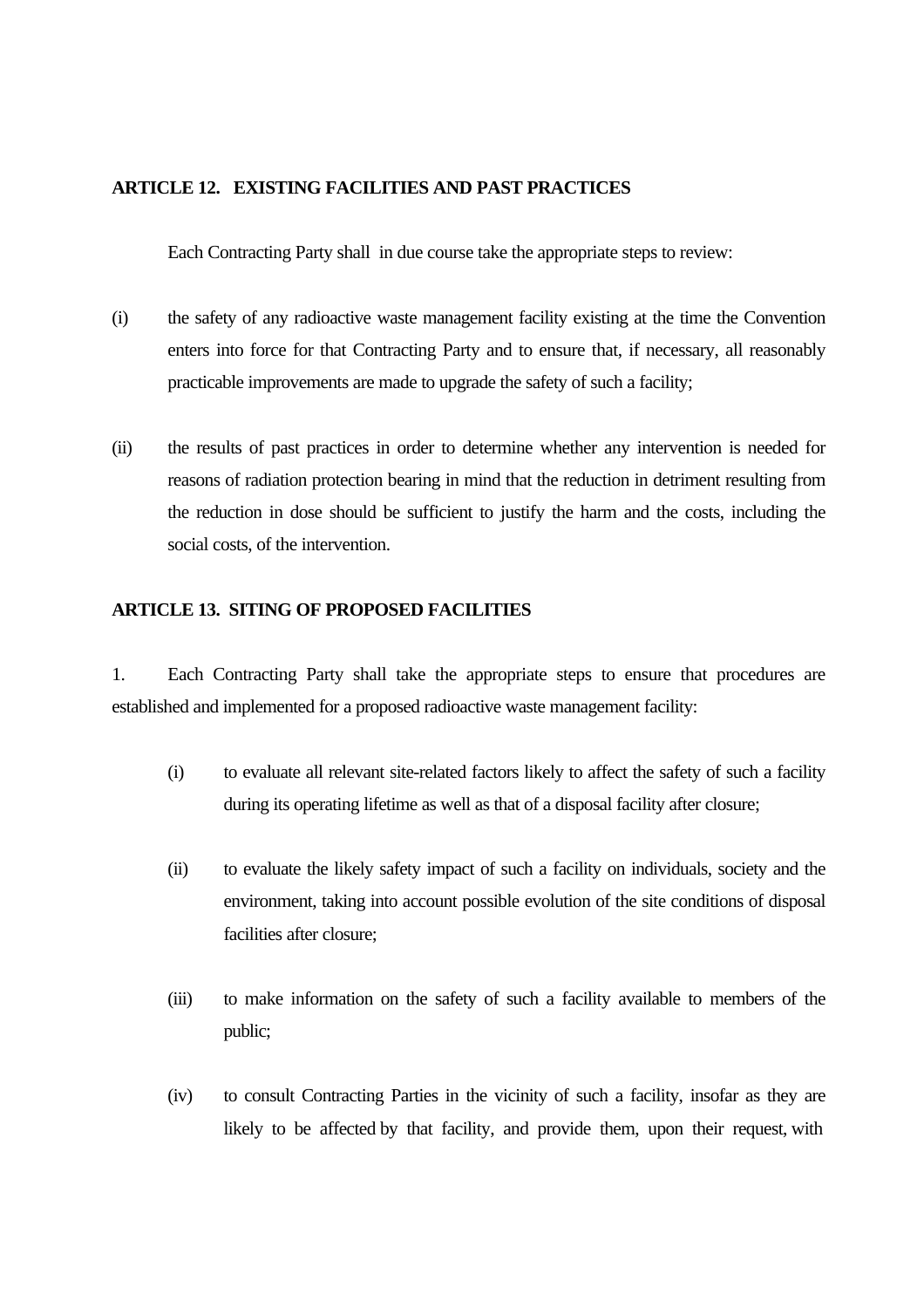general data relating to the facility to enable them to evaluate the likely safety impact of the facility upon their territory.

2. In so doing, each Contracting Party shall take the appropriate steps to ensure that such facilities shall not have unacceptable effects on other Contracting Parties by being sited in accordance with the general safety requirements of Article 11.

### **ARTICLE 14. DESIGN AND CONSTRUCTION OF FACILITIES**

Each Contracting Party shall take the appropriate steps to ensure that:

- (i) the design and construction of a radioactive waste management facility provide for suitable measures to limit possible radiological impacts on individuals, society and the environment, including those from discharges or uncontrolled releases;
- (ii) at the design stage, conceptual plans and, as necessary, technical provisions for the decommissioning of a radioactive waste management facility other than a disposal facility are taken into account;
- (iii) at the design stage, technical provisions for the closure of a disposal facility are prepared;
- (iv) the technologies incorporated in the design and construction of a radioactive waste management facility are supported by experience, testing or analysis.

#### **ARTICLE 15. ASSESSMENT OF SAFETY OF FACILITIES**

Each Contracting Party shall take the appropriate steps to ensure that:

(i) before construction of a radioactive waste management facility, a systematic safety assessment and an environmental assessment appropriate to the hazard presented by the facility and covering its operating lifetime shall be carried out;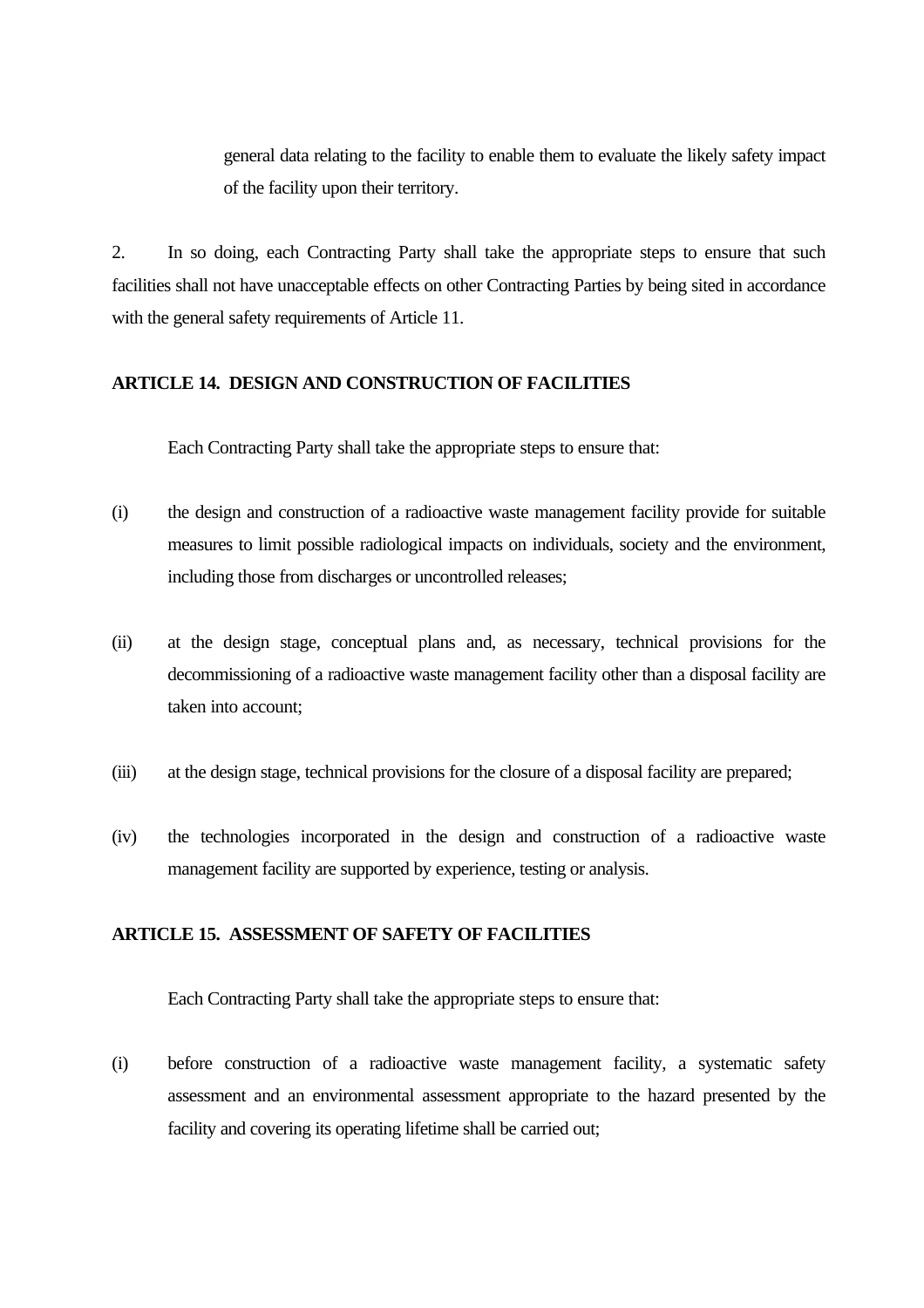- (ii) in addition, before construction of a disposal facility, a systematic safety assessment and an environmental assessment for the period following closure shall be carried out and the results evaluated against the criteria established by the regulatory body;
- (iii) before the operation of a radioactive waste management facility, updated and detailed versions of the safety assessment and of the environmental assessment shall be prepared when deemed necessary to complement the assessments referred to in paragraph (i).

#### **ARTICLE 16. OPERATION OF FACILITIES**

Each Contracting Party shall take the appropriate steps to ensure that:

- (i) the licence to operate a radioactive waste management facility is based upon appropriate assessments as specified in Article 15 and is conditional on the completion of a commissioning programme demonstrating that the facility, as constructed, is consistent with design and safety requirements;
- (ii) operational limits and conditions, derived from tests, operational experience and the assessments as specified in Article 15 are defined and revised as necessary;
- (iii) operation, maintenance, monitoring, inspection and testing of a radioactive waste management facility are conducted in accordance with established procedures. For a disposal facility the results thus obtained shall be used to verify and to review the validity of assumptions made and to update the assessments as specified in Article 15 for the period after closure;
- (iv) engineering and technical support in all safety-related fields are available throughout the operating lifetime of a radioactive waste management facility;
- (v) procedures for characterization and segregation of radioactive waste are applied;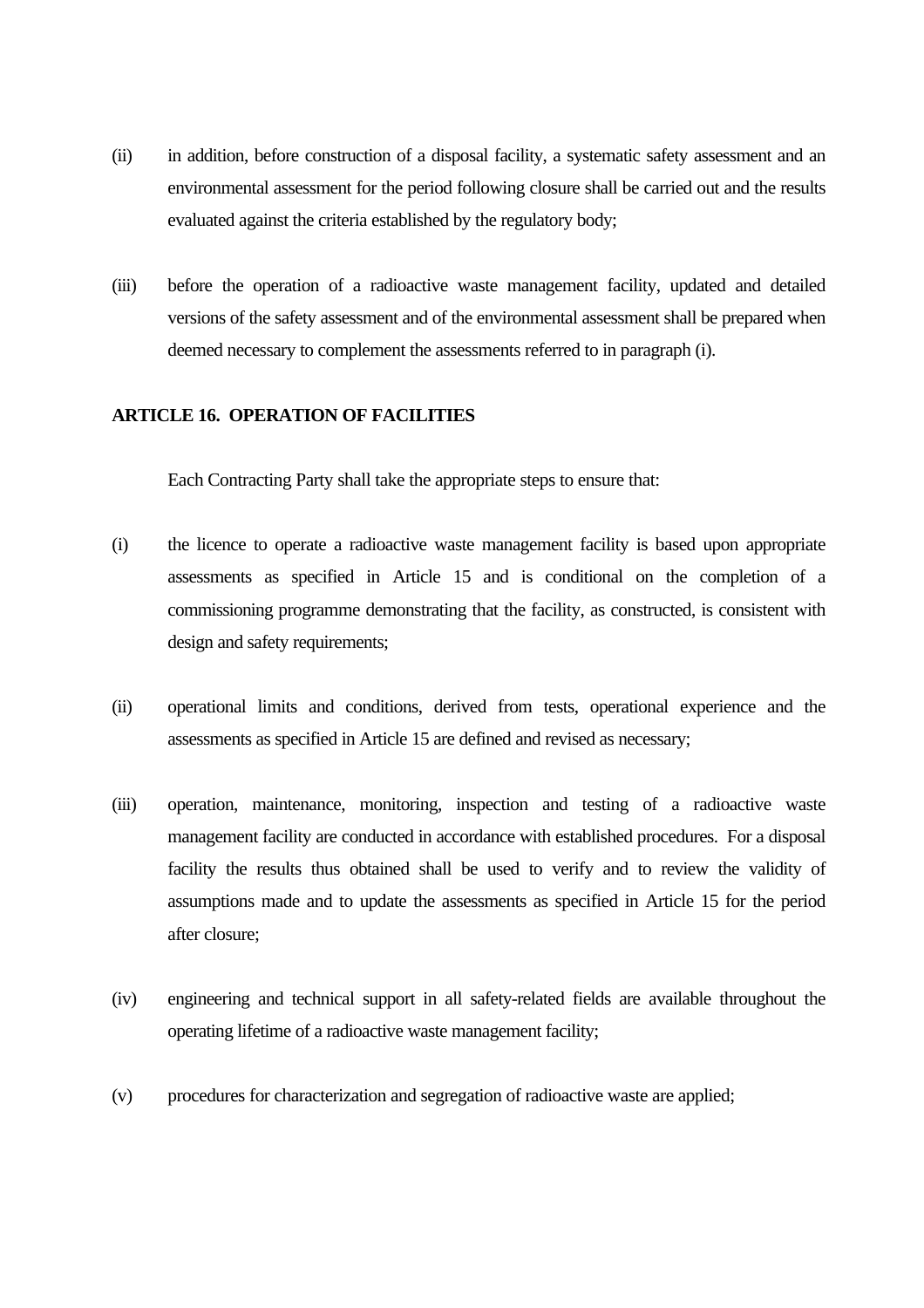- (vi) incidents significant to safety are reported in a timely manner by the holder of the licence to the regulatory body;
- (vii) programmes to collect and analyse relevant operating experience are established and that the results are acted upon, where appropriate;
- (viii) decommissioning plans for a radioactive waste management facility other than a disposal facility are prepared and updated, as necessary, using information obtained during the operating lifetime of that facility, and are reviewed by the regulatory body;
- (ix) plans for the closure of a disposal facility are prepared and updated, as necessary, using information obtained during the operating lifetime of that facility and are reviewed by the regulatory body.

### **ARTICLE 17. INSTITUTIONAL MEASURES AFTER CLOSURE**

Each Contracting Party shall take the appropriate steps to ensure that after closure of a disposal facility:

- (i) records of the location, design and inventory of that facility required by the regulatory body are preserved;
- (ii) active or passive institutional controls such as monitoring or access restrictions are carried out, if required; and
- (iii) if, during any period of active institutional control, an unplanned release of radioactive materials into the environment is detected, intervention measures are implemented, if necessary.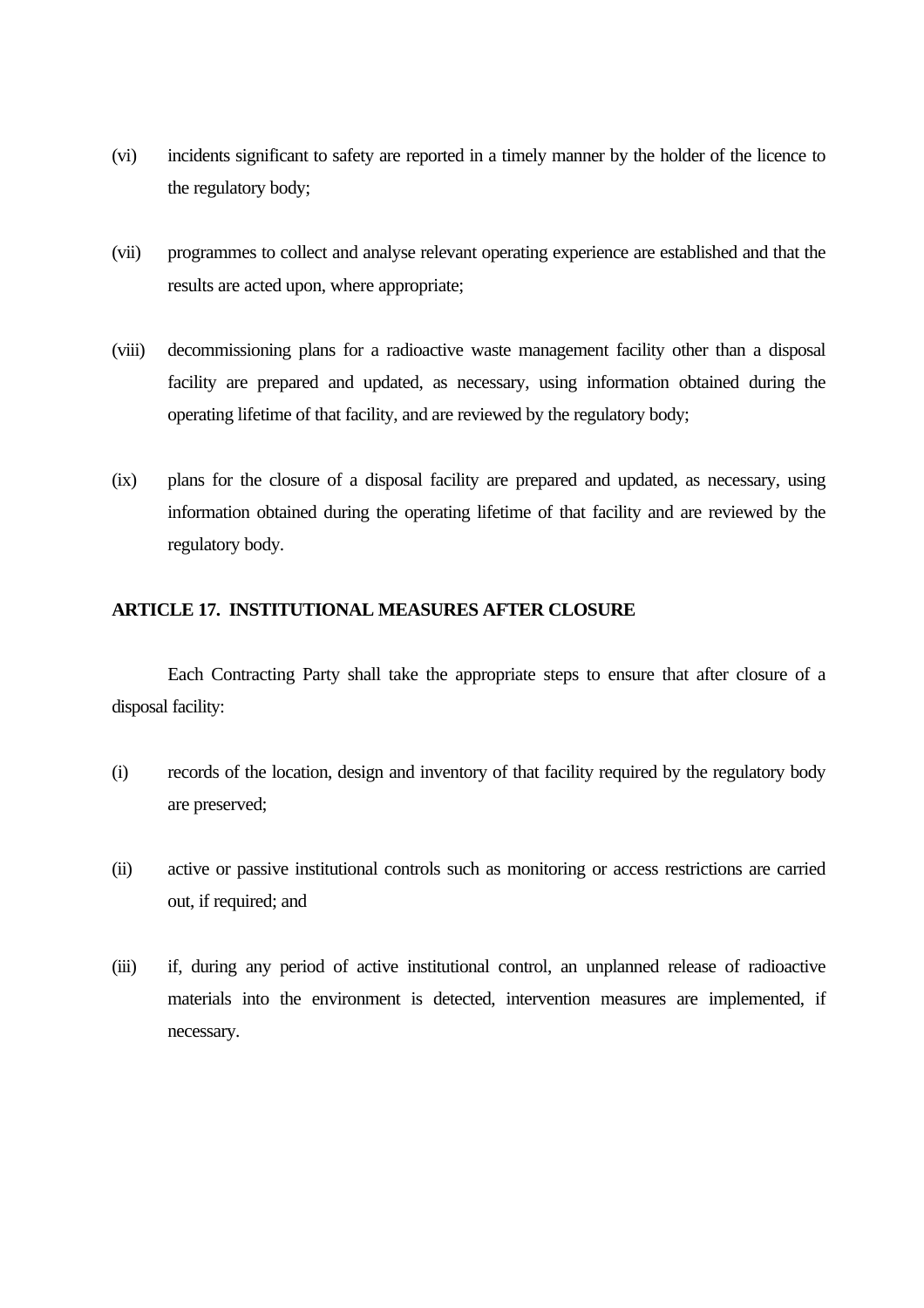#### **CHAPTER 4 GENERAL SAFETY PROVISIONS**

### **ARTICLE 18.IMPLEMENTING MEASURES**

Each Contracting Party shall take, within the framework of its national law, the legislative, regulatory and administrative measures and other steps necessary for implementing its obligations under this Convention.

#### **ARTICLE 19. LEGISLATIVE AND REGULATORY FRAMEWORK**

1. Each Contracting Party shall establish and maintain a legislative and regulatory framework to govern the safety of spent fuel and radioactive waste management.

- 2. This legislative and regulatory framework shall provide for:
	- (i) the establishment of applicable national safety requirements and regulations for radiation safety;
	- (ii) a system of licensing of spent fuel and radioactive waste management activities;
	- (iii) a system of prohibition of the operation of a spent fuel or radioactive waste management facility without a licence;
	- (iv) a system of appropriate institutional control, regulatory inspection and documentation and reporting;
	- (v) the enforcement of applicable regulations and of the terms of the licences;
	- (vi) a clear allocation of responsibilities of the bodies involved in the different steps of spent fuel and of radioactive waste management.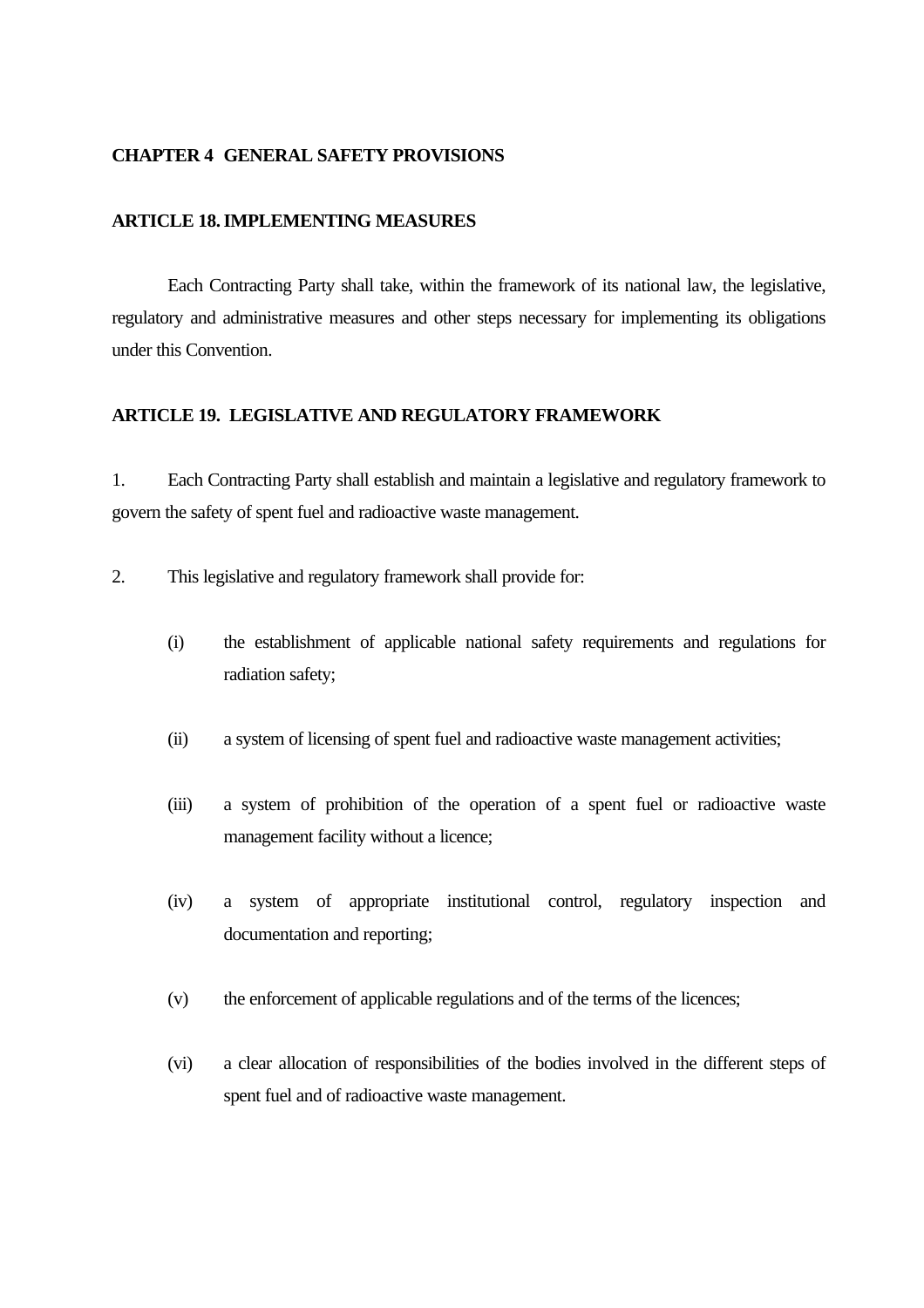3. When considering whether to regulate radioactive materials as radioactive waste, Contracting Parties shall take due account of the objectives of this Convention.

### **ARTICLE 20. REGULATORY BODY**

1. Each Contracting Party shall establish or designate a regulatory body entrusted with the implementation of the legislative and regulatory framework referred to in Article 19, and provided with adequate authority, competence and financial and human resources to fulfill its assigned responsibilities.

2. Each Contracting Party, in accordance with its legislative and regulatory framework, shall take the appropriate steps to ensure the effective independence of the regulatory functions from other functions where organizations are involved in both spent fuel or radioactive waste management and in their regulation.

### **ARTICLE 21. RESPONSIBILITY OF THE LICENCE HOLDER**

1. Each Contracting Party shall ensure that prime responsibility for the safety of spent fuel or radioactive waste management rests with the holder of the relevant licence and shall take the appropriate steps to ensure that each such licence holder meets its responsibility.

2. If there is no such licence holder or other responsible party, the responsibility rests with the Contracting Party which has jurisdiction over the spent fuel or over the radioactive waste.

#### **ARTICLE 22. HUMAN AND FINANCIAL RESOURCES**

Each Contracting Party shall take the appropriate steps to ensure that:

(i) qualified staff are available as needed for safety-related activities during the operating lifetime of a spent fuel and a radioactive waste management facility;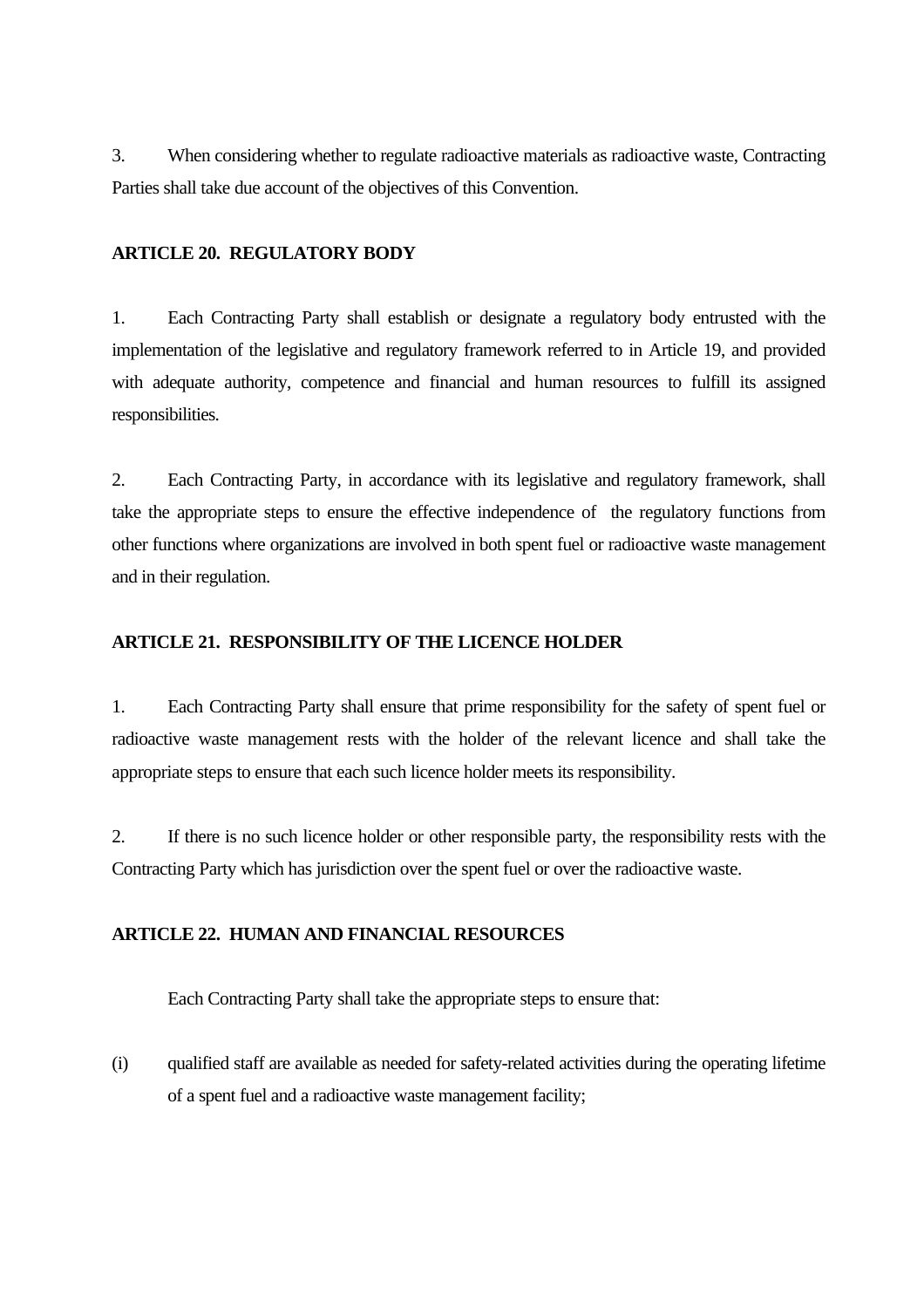- (ii) adequate financial resources are available to support the safety of facilities for spent fuel and radioactive waste management during their operating lifetime and for decommissioning;
- (iii) financial provision is made which will enable the appropriate institutional controls and monitoring arrangements to be continued for the period deemed necessary following the closure of a disposal facility.

### **ARTICLE 23. QUALITY ASSURANCE**

Each Contracting Party shall take the necessary steps to ensure that appropriate quality assurance programmes concerning the safety of spent fuel and radioactive waste management are established and implemented.

### **ARTICLE 24. OPERATIONAL RADIATION PROTECTION**

1. Each Contracting Party shall take the appropriate steps to ensure that during the operating lifetime of a spent fuel or radioactive waste management facility:

- (i) the radiation exposure of the workers and the public caused by the facility shall be kept as low as reasonably achievable, economic and social factors being taken into account;
- (ii) no individual shall be exposed, in normal situations, to radiation doses which exceed national prescriptions for dose limitation which have due regard to internationally endorsed standards on radiation protection; and
- (iii) measures are taken to prevent unplanned and uncontrolled releases of radioactive materials into the environment.
- 2. Each Contracting Party shall take appropriate steps to ensure that discharges shall be limited: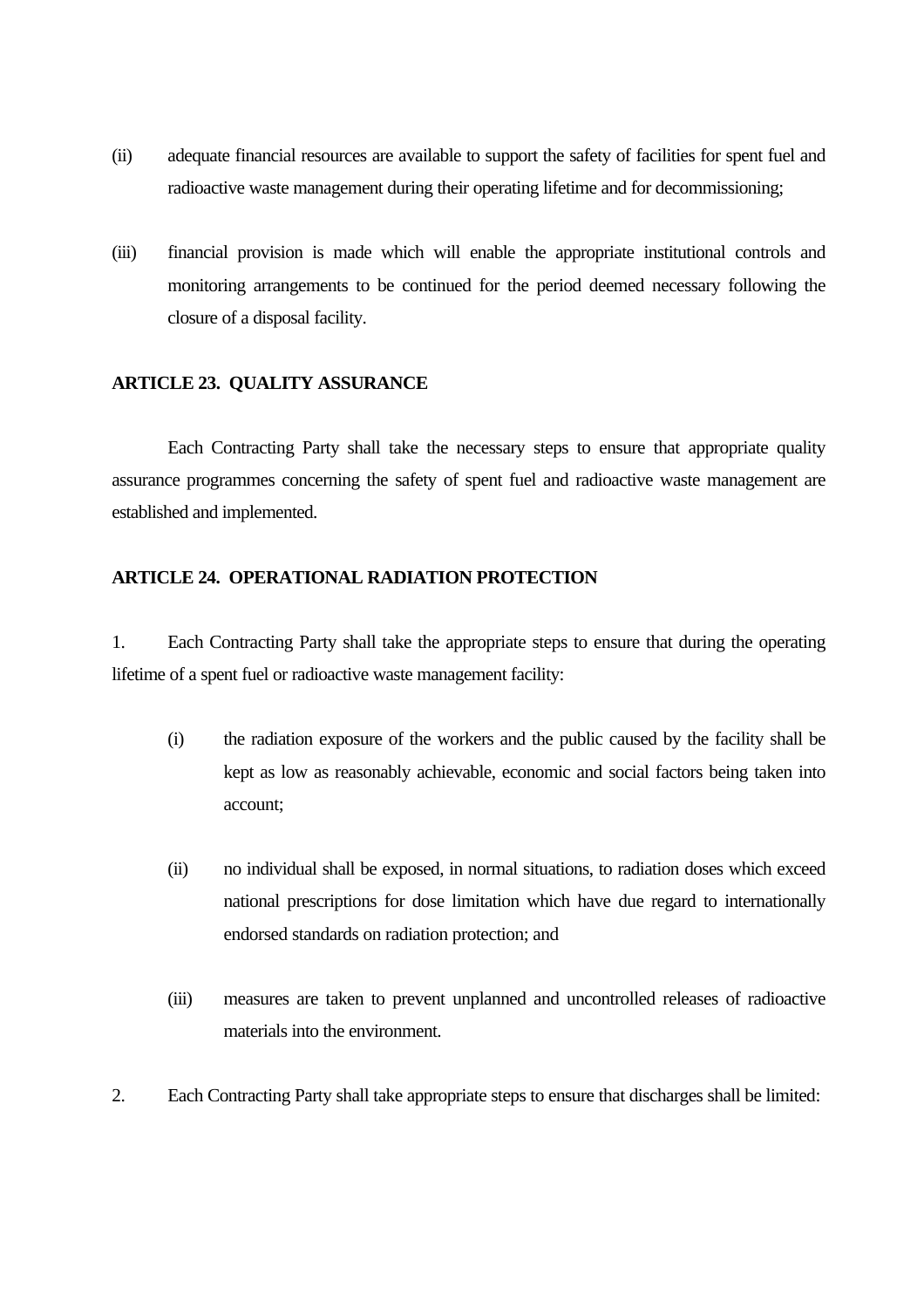- (i) to keep exposure to radiation as low as reasonably achievable, economic and social factors being taken into account; and
- (ii) so that no individual shall be exposed, in normal situations, to radiation doses which exceed national prescriptions for dose limitation which have due regard to internationally endorsed standards on radiation protection.

3. Each Contracting Party shall take appropriate steps to ensure that during the operating lifetime of a regulated nuclear facility, in the event that an unplanned or uncontrolled release of radioactive materials into the environment occurs, appropriate corrective measures are implemented to control the release and mitigate its effects.

#### **ARTICLE 25. EMERGENCY PREPAREDNESS**

1. Each Contracting Party shall ensure that before and during operation of a spent fuel or radioactive waste management facility there are appropriate on-site and, if necessary, off-site emergency plans. Such emergency plans should be tested at an appropriate frequency.

2. Each Contracting Party shall take the appropriate steps for the preparation and testing of emergency plans for its territory insofar as it is likely to be affected in the event of a radiological emergency at a spent fuel or radioactive waste management facility in the vicinity of its territory.

#### **ARTICLE 26. DECOMMISSIONING**

Each Contracting Party shall take the appropriate steps to ensure the safety of decommissioning of a nuclear facility. Such steps shall ensure that:

- (i) qualified staff and adequate financial resources are available;
- (ii) the provisions of Article 24 with respect to operational radiation protection, discharges and unplanned and uncontrolled releases are applied;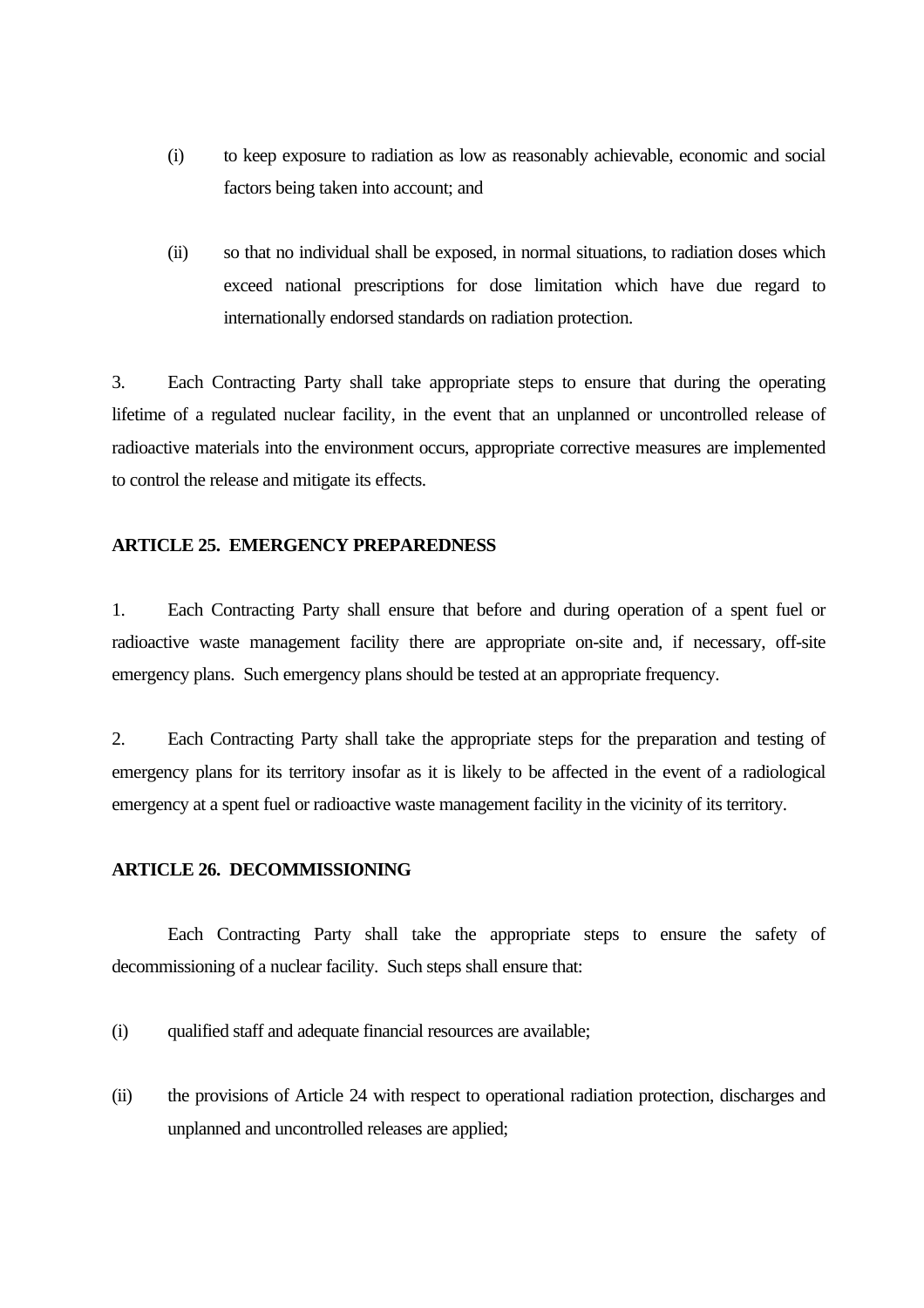(iii) the provisions of Article 25 with respect to emergency preparedness are applied; and

(iv) records of information important to decommissioning are kept.

#### **CHAPTER 5 MISCELLANEOUS PROVISIONS**

#### **ARTICLE 27.TRANSBOUNDARY MOVEMENT**

1. Each Contracting Party involved in transboundary movement shall take the appropriate steps to ensure that such movement is undertaken in a manner consistent with the provisions of this Convention and relevant binding international instruments.

In so doing:

- (i) a Contracting Party which is a State of origin shall take the appropriate steps to ensure that transboundary movement is authorized and takes place only with the prior notification and consent of the State of destination;
- (ii) transboundary movement through States of transit shall be subject to those international obligations which are relevant to the particular modes of transport utilized;
- (iii) a Contracting Party which is a State of destination shall consent to a transboundary movement only if it has the administrative and technical capacity, as well as the regulatory structure, needed to manage the spent fuel or the radioactive waste in a manner consistent with this Convention;
- (iv) a Contracting Party which is a State of origin shall authorize a transboundary movement only if it can satisfy itself in accordance with the consent of the State of destination that the requirements of subparagraph (iii) are met prior to transboundary movement;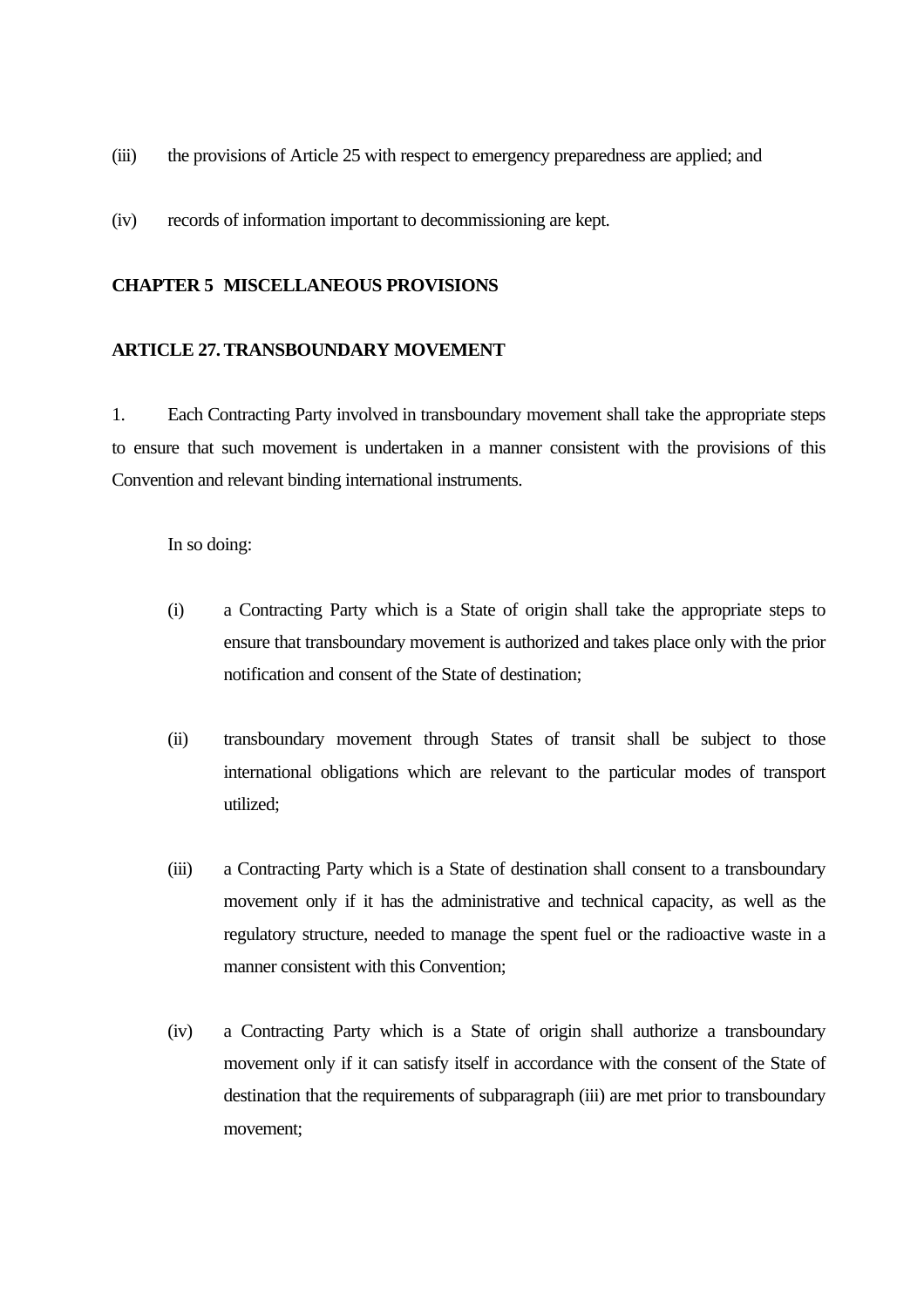(v) a Contracting Party which is a State of origin shall take the appropriate steps to permit re-entry into its territory, if a transboundary movement is not or cannot be completed in conformity with this Article, unless an alternative safe arrangement can be made.

2. A Contracting Party shall not licence the shipment of its spent fuel or radioactive waste to a destination south of latitude 60 degrees South for storage or disposal.

3. Nothing in this Convention prejudices or affects:

- (i) the exercise, by ships and aircraft of all States, of maritime, river and air navigation rights and freedoms, as provided for in international law;
- (ii) rights of a Contracting Party to which radioactive waste is exported for processing to return, or provide for the return of, the radioactive waste and other products after treatment to the State of origin;
- (iii) the right of a Contracting Party to export its spent fuel for reprocessing;
- (iv) rights of a Contracting Party to which spent fuel is exported for reprocessing to return, or provide for the return of, radioactive waste and other products resulting from reprocessing operations to the State of origin.

### **ARTICLE 28. DISUSED SEALED SOURCES**

1. Each Contracting Party shall, in the framework of its national law, take the appropriate steps to ensure that the possession, remanufacturing or disposal of disused sealed sources takes place in a safe manner.

2. A Contracting Party shall allow for reentry into its territory of disused sealed sources if, in the framework of its national law, it has accepted that they be returned to a manufacturer qualified to receive and possess the disused sealed sources.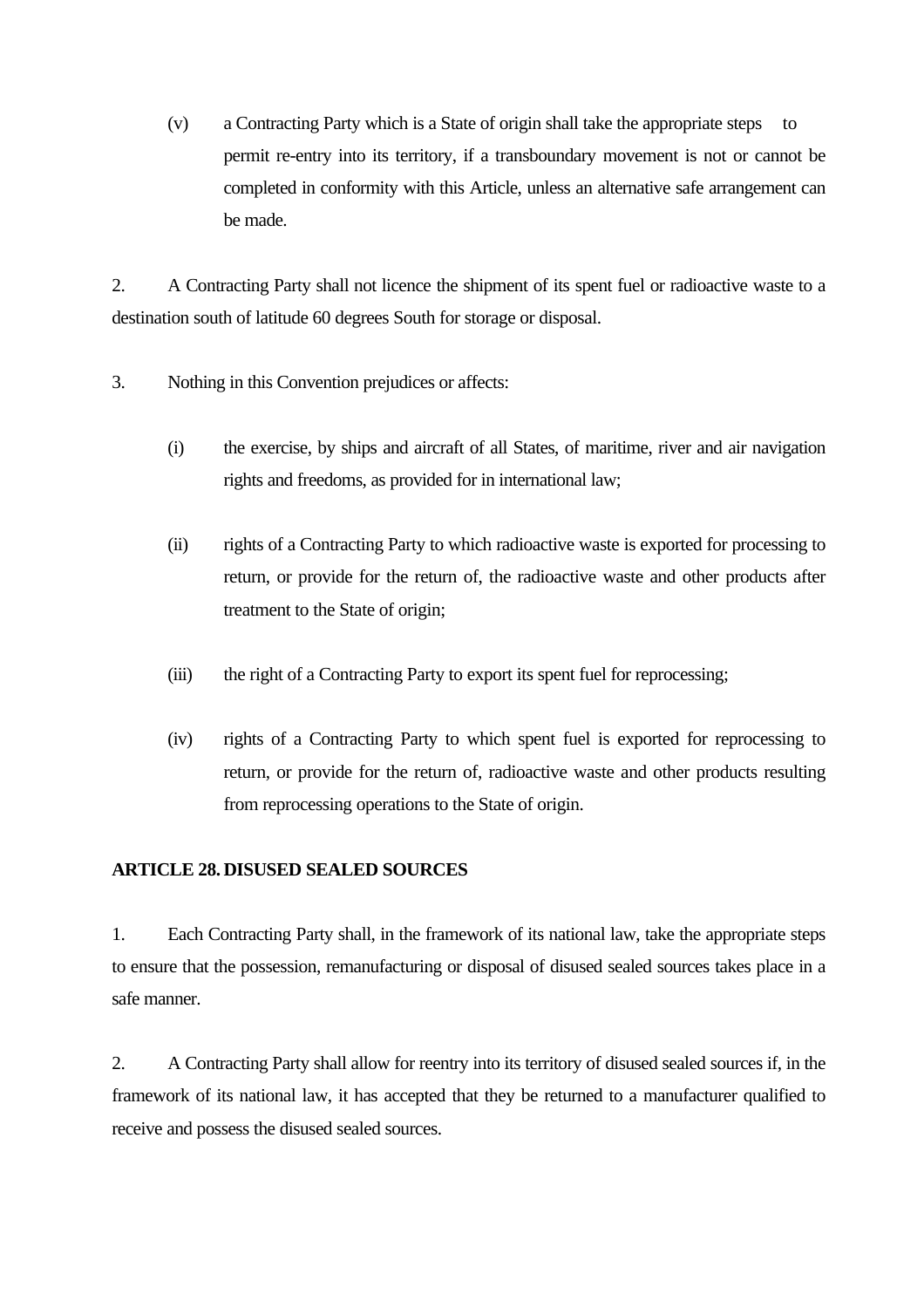### **CHAPTER 6 MEETINGS OF THE CONTRACTING PARTIES**

### **ARTICLE 29. PREPARATORY MEETING**

1. A preparatory meeting of the Contracting Parties shall be held not later than six months after the date of entry into force of this Convention.

- 2. At this meeting, the Contracting Parties shall:
	- (i) determine the date for the first review meeting as referred to in Article 30. This review meeting shall be held as soon as possible, but not later than thirty months after the date of entry into force of this Convention;
	- (ii) prepare and adopt by consensus Rules of Procedure and Financial Rules;
	- (iii) establish in particular and in accordance with the Rules of Procedure:
		- (a) guidelines regarding the form and structure of the national reports to be submitted pursuant to Article 32;
		- (b) a date for the submission of such reports;
		- (c) the process for reviewing such reports.

3. Any State or regional organization of an integration or other nature which ratifies, accepts, approves, accedes to or confirms this Convention and for which the Convention is not yet in force, may attend the preparatory meeting as if it were a Party to this Convention.

### **ARTICLE 30. REVIEW MEETINGS**

1. The Contracting Parties shall hold meetings for the purpose of reviewing the reports submitted pursuant to Article 32.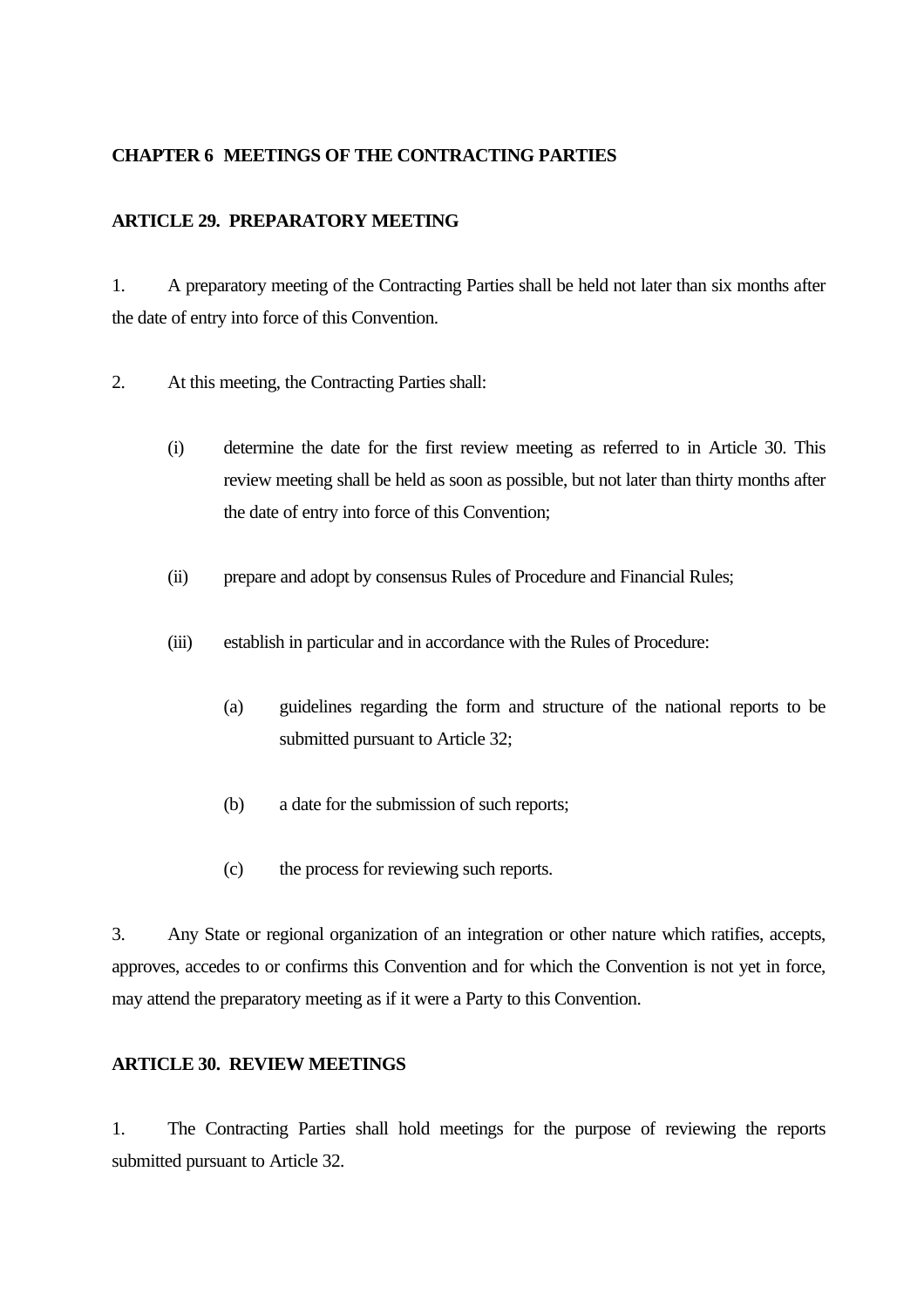- 2. At each review meeting the Contracting Parties:
	- (i) shall determine the date for the next such meeting, the interval between review meetings not exceeding three years;
	- (ii) may review the arrangements established pursuant to paragraph 2 of Article 29, and adopt revisions by consensus unless otherwise provided for in the Rules of Procedure. They may also amend the Rules of Procedure and Financial Rules by consensus.

3. At each review meeting each Contracting Party shall have a reasonable opportunity to discuss the reports submitted by other Contracting Parties and to seek clarification of such reports.

### **ARTICLE 31. EXTRAORDINARY MEETINGS**

An extraordinary meeting of the Contracting Parties shall be held:

- (i) if so agreed by a majority of the Contracting Parties present and voting at a meeting; or
- (ii) at the written request of a Contracting Party, within six months of this request having been communicated to the Contracting Parties and notification having been received by the secretariat referred to in Article 37 that the request has been supported by a majority of the Contracting Parties.

### **ARTICLE 32. REPORTING**

1. In accordance with the provisions of Article 30, each Contracting Party shall submit a national report to each review meeting of Contracting Parties. This report shall address the measures taken to implement each of the obligations of the Convention. For each Contracting Party the report shall also address its: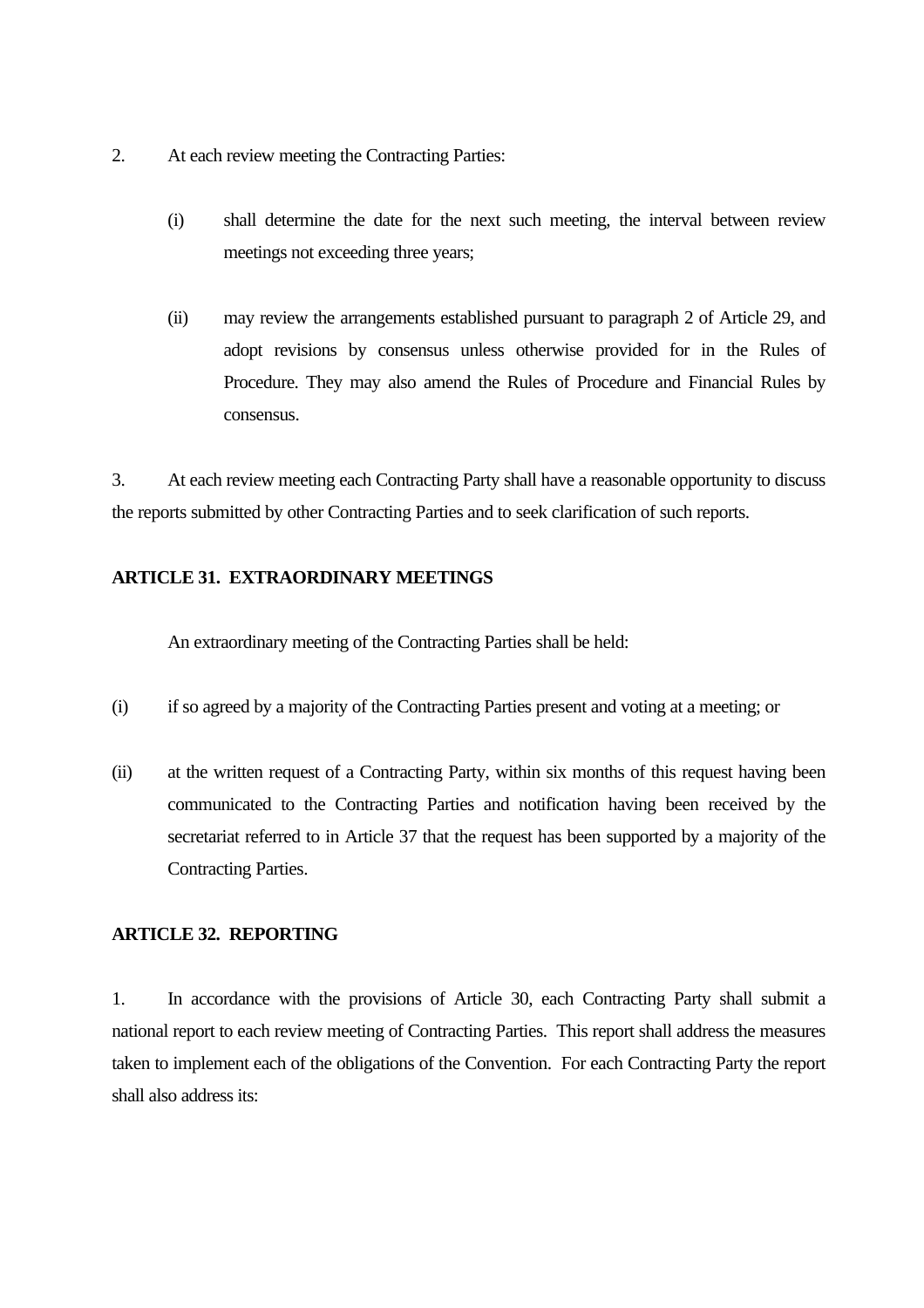- (i) spent fuel management policy;
- (ii) spent fuel management practices;
- (iii) radioactive waste management policy;
- (iv) radioactive waste management practices;
- (v) criteria used to define and categorize radioactive waste.
- 2. This report shall also include:
	- (i) a list of the spent fuel management facilities subject to this Convention, their location, main purpose and essential features;
	- (ii) an inventory of spent fuel that is subject to this Convention and that is being held in storage and of that which has been disposed of. This inventory shall contain a description of the material and, if available, give information on its mass and its total activity;
	- (iii) a list of the radioactive waste management facilities subject to this Convention, their location, main purpose and essential features;
	- (iv) an inventory of radioactive waste that is subject to this Convention that:
		- (a) is being held in storage at radioactive waste management and nuclear fuel cycle facilities;
		- (b) has been disposed of; or
		- (c) has resulted from past practices.

This inventory shall contain a description of the material and other appropriate information available, such as volume or mass, activity and specific radionuclides;

(v) a list of nuclear facilities in the process of being decommissioned and the status of decommissioning activities at those facilities.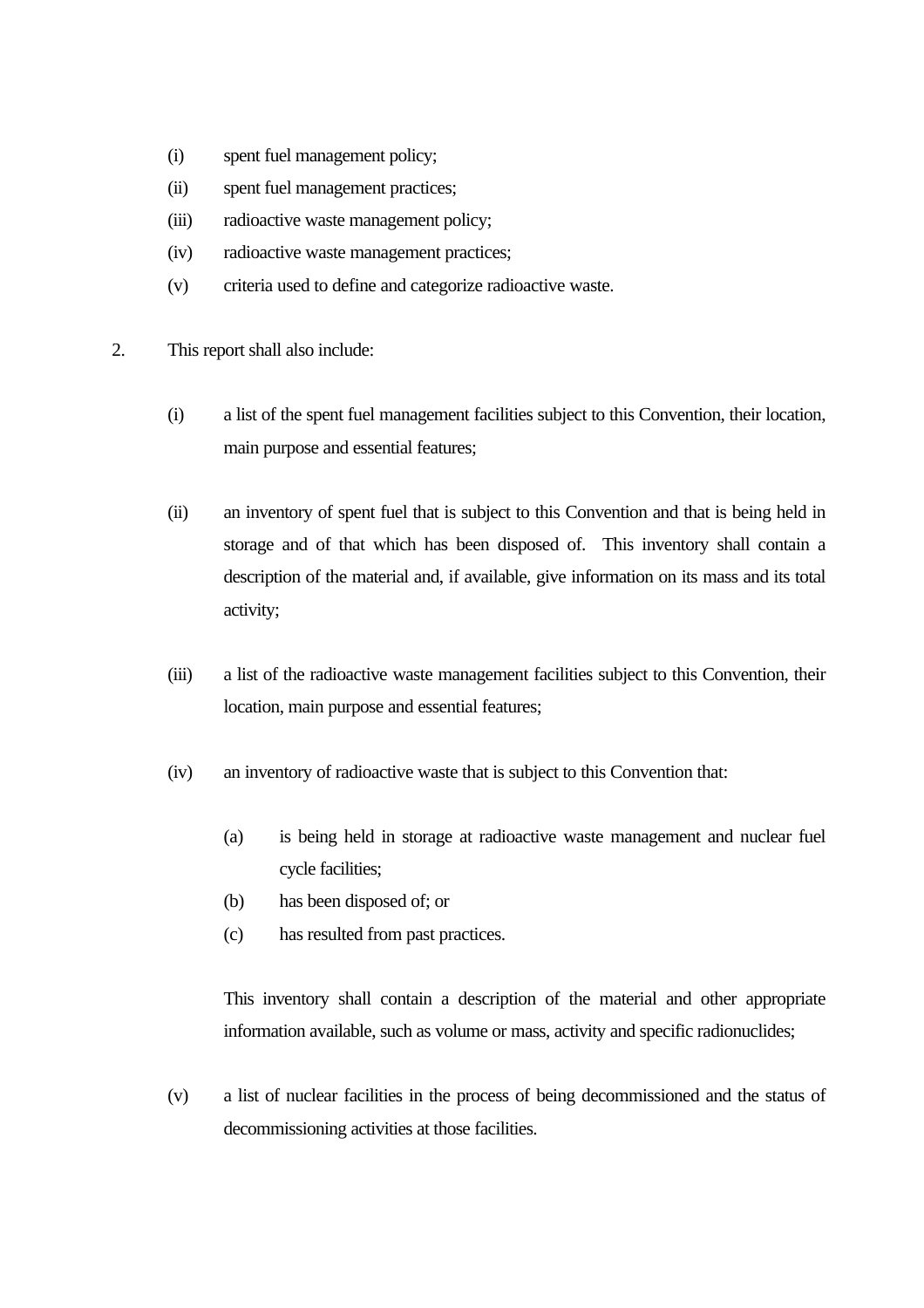#### **ARTICLE 33. ATTENDANCE**

1. Each Contracting Party shall attend meetings of the Contracting Parties and be represented at such meetings by one delegate, and by such alternates, experts and advisers as it deems necessary.

2. The Contracting Parties may invite, by consensus, any intergovernmental organization which is competent in respect of matters governed by this Convention to attend, as an observer, any meeting, or specific sessions thereof. Observers shall be required to accept in writing, and in advance, the provisions of Article 36.

#### **ARTICLE 34. SUMMARY REPORTS**

The Contracting Parties shall adopt, by consensus, and make available to the public a document addressing issues discussed and conclusions reached during meetings of the Contracting Parties.

### **ARTICLE 35. LANGUAGES**

1. The languages of meetings of the Contracting Parties shall be Arabic, Chinese, English, French, Russian and Spanish unless otherwise provided in the Rules of Procedure.

2. Reports submitted pursuant to Article 32 shall be prepared in the national language of the submitting Contracting Party or in a single designated language to be agreed in the Rules of Procedure. Should the report be submitted in a national language other than the designated language, a translation of the report into the designated language shall be provided by the Contracting Party.

3. Notwithstanding the provisions of paragraph 2, the secretariat, if compensated, will assume the translation of reports submitted in any other language of the meeting into the designated language.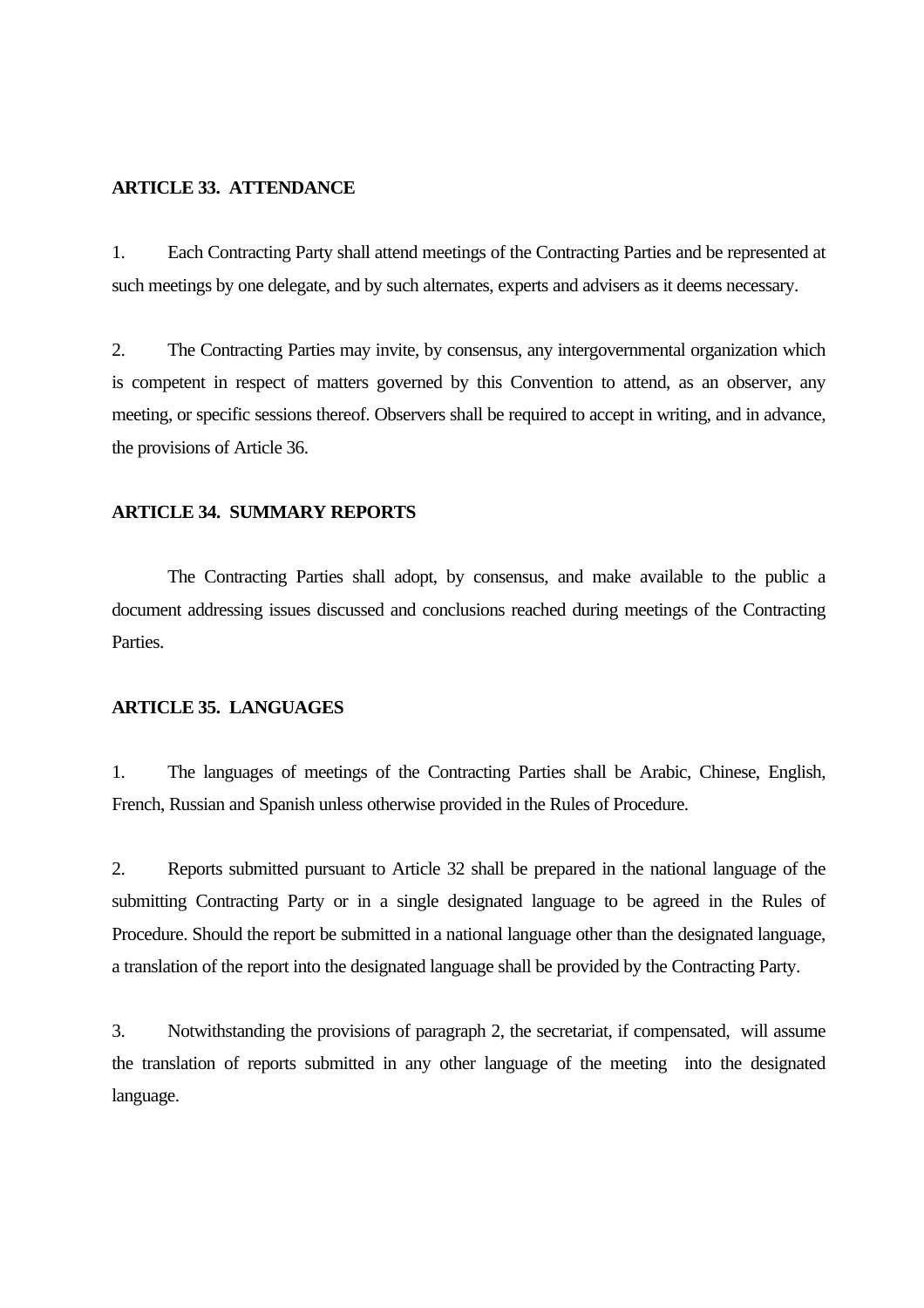### **ARTICLE 36. CONFIDENTIALITY**

1. The provisions of this Convention shall not affect the rights and obligations of the Contracting Parties under their laws to protect information from disclosure. For the purposes of this article, "information" includes, inter alia, information relating to national security or to the physical protection of nuclear materials, information protected by intellectual property rights or by industrial or commercial confidentiality, and personal data.

2. When, in the context of this Convention, a Contracting Party provides information identified by it as protected as described in paragraph 1, such information shall be used only for the purposes for which it has been provided and its confidentiality shall be respected.

3. With respect to information relating to spent fuel or radioactive waste falling within the scope of this Convention by virtue of paragraph 3 of Article 3, the provisions of this Convention shall not affect the exclusive discretion of the Contracting Party concerned to decide:

- (i) whether such information is classified or otherwise controlled to preclude release;
- (ii) whether to provide information referred to in sub-paragraph (i) above in the context of the Convention; and
- (iii) what conditions of confidentiality are attached to such information if it is provided in the context of this Convention.

4. The content of the debates during the reviewing of the national reports at each review meeting held pursuant to Article 30 shall be confidential.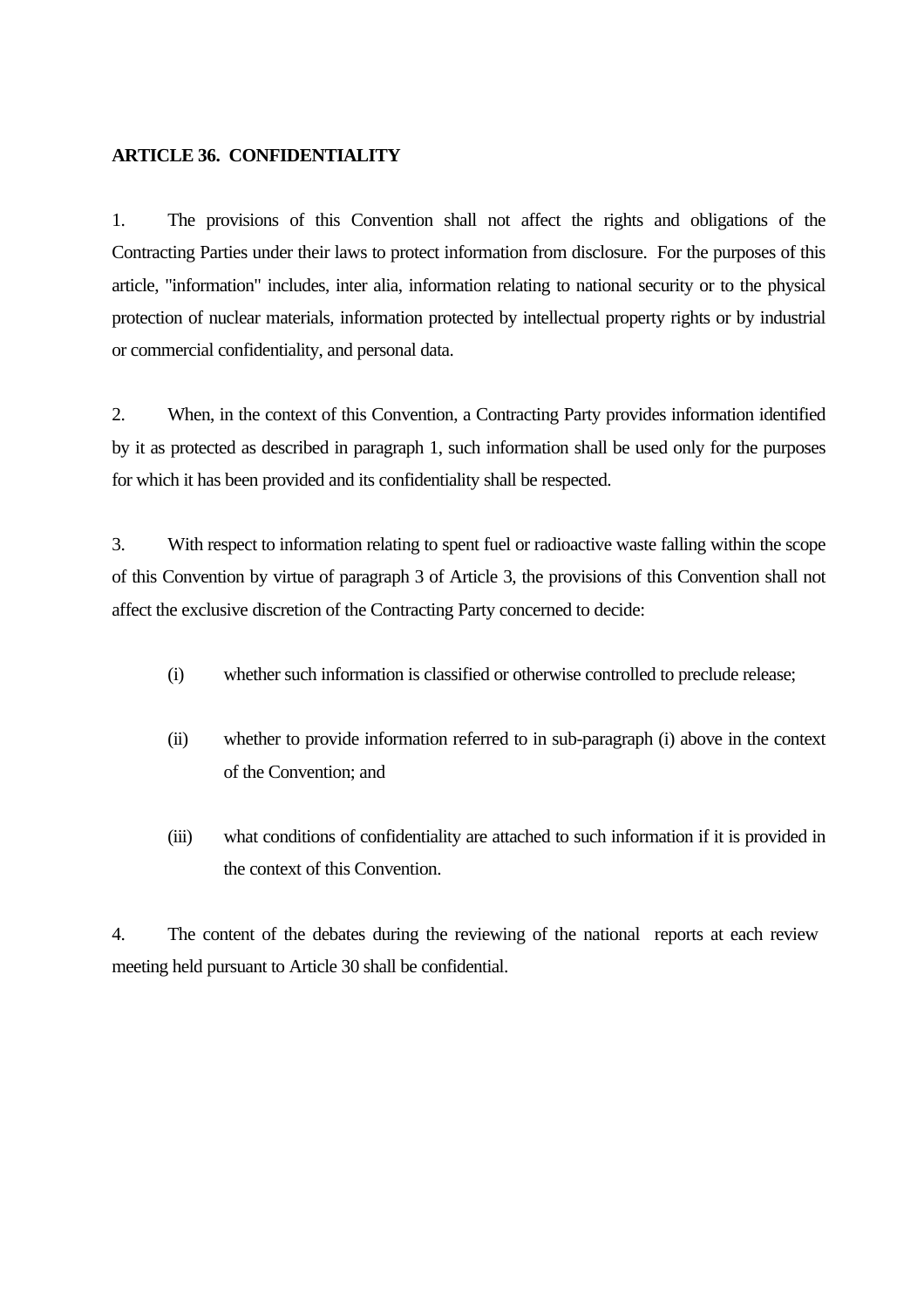#### **ARTICLE 37. SECRETARIAT**

1. The International Atomic Energy Agency, (hereinafter referred to as "the Agency") shall provide the secretariat for the meetings of the Contracting Parties.

- 2. The secretariat shall:
	- (i) convene, prepare and service the meetings of the Contracting Parties referred to in Articles 29, 30 and 31;
	- (ii) transmit to the Contracting Parties information received or prepared in accordance with the provisions of this Convention.

The costs incurred by the Agency in carrying out the functions referred to in sub-paragraphs (i) and (ii) above shall be borne by the Agency as part of its regular budget.

3. The Contracting Parties may, by consensus, request the Agency to provide other services in support of meetings of the Contracting Parties. The Agency may provide such services if they can be undertaken within its programme and regular budget. Should this not be possible, the Agency may provide such services if voluntary funding is provided from another source.

#### **CHAPTER 7. FINAL CLAUSES AND OTHER PROVISIONS**

#### **ARTICLE 38. RESOLUTION OF DISAGREEMENTS**

In the event of a disagreement between two or more Contracting Parties concerning the interpretation or application of this Convention, the Contracting Parties shall consult within the framework of a meeting of the Contracting Parties with a view to resolving the disagreement. In the event that the consultations prove unproductive, recourse can be made to the mediation, conciliation and arbitration mechanisms provided for in international law, including the rules and practices prevailing within the IAEA.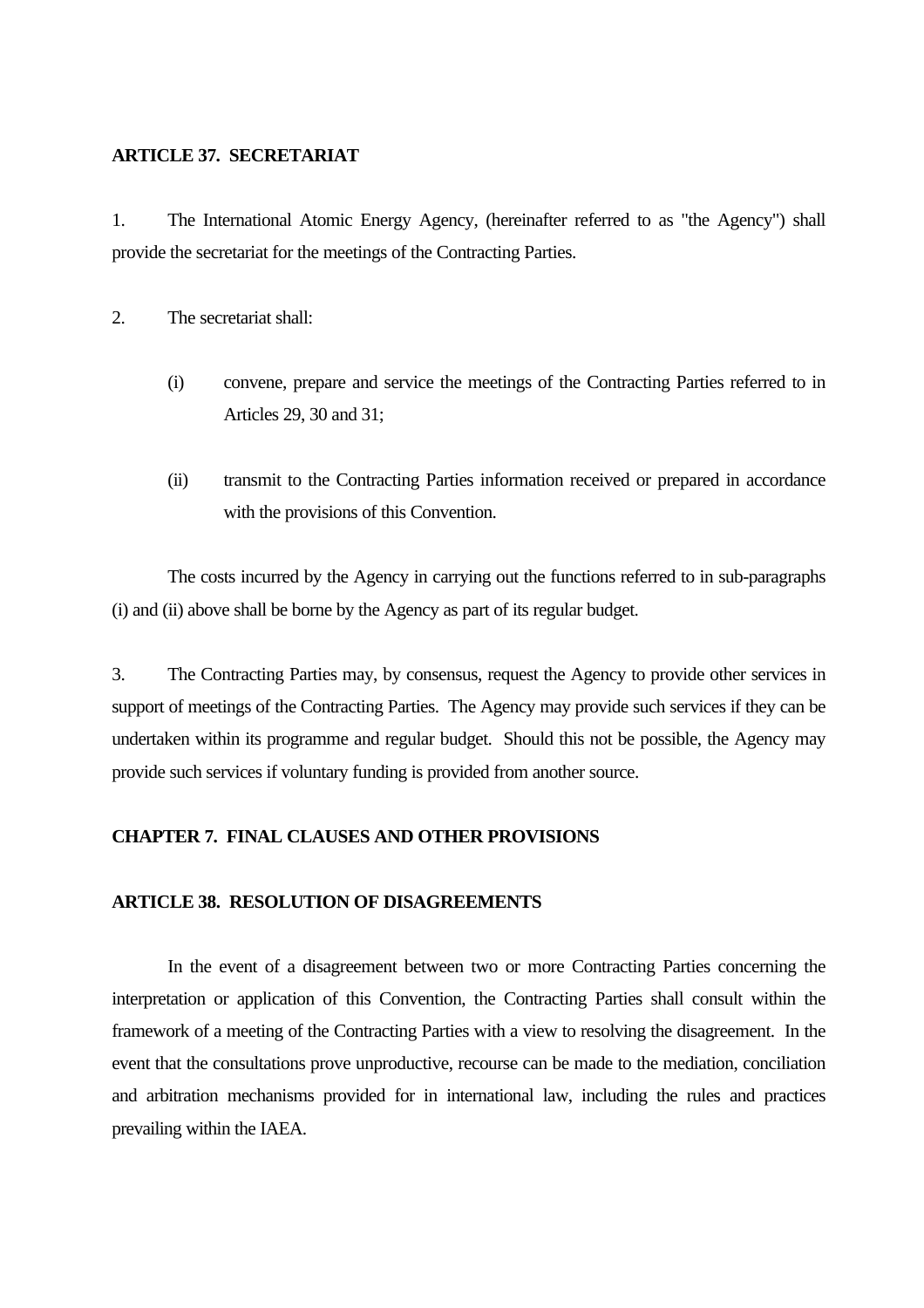## **ARTICLE 39. SIGNATURE, RATIFICATION, ACCEPTANCE, APPROVAL, ACCESSION**

1. This Convention shall be open for signature by all States at the Headquarters of the Agency in Vienna from 29 September 1997 until its entry into force.

- 2. This Convention is subject to ratification, acceptance or approval by the signatory States.
- 3. After its entry into force, this Convention shall be open for accession by all States.
- 4. (i) This Convention shall be open for signature subject to confirmation, or accession by regional organizations of an integration or other nature, provided that any such organization is constituted by sovereign States and has competence in respect of the negotiation, conclusion and application of international agreements in matters covered by this Convention.
	- (ii) In matters within their competence, such organizations shall, on their own behalf, exercise the rights and fulfil the responsibilities which this Convention attributes to States Parties.
	- (iii) When becoming party to this Convention, such an organization shall communicate to the Depositary referred to in Article 43, a declaration indicating which States are members thereof, which Articles of this Convention apply to it, and the extent of its competence in the field covered by those articles.
	- (iv) Such an organization shall not hold any vote additional to those of its Member States.

5. Instruments of ratification, acceptance, approval, accession or confirmation shall be deposited with the Depositary.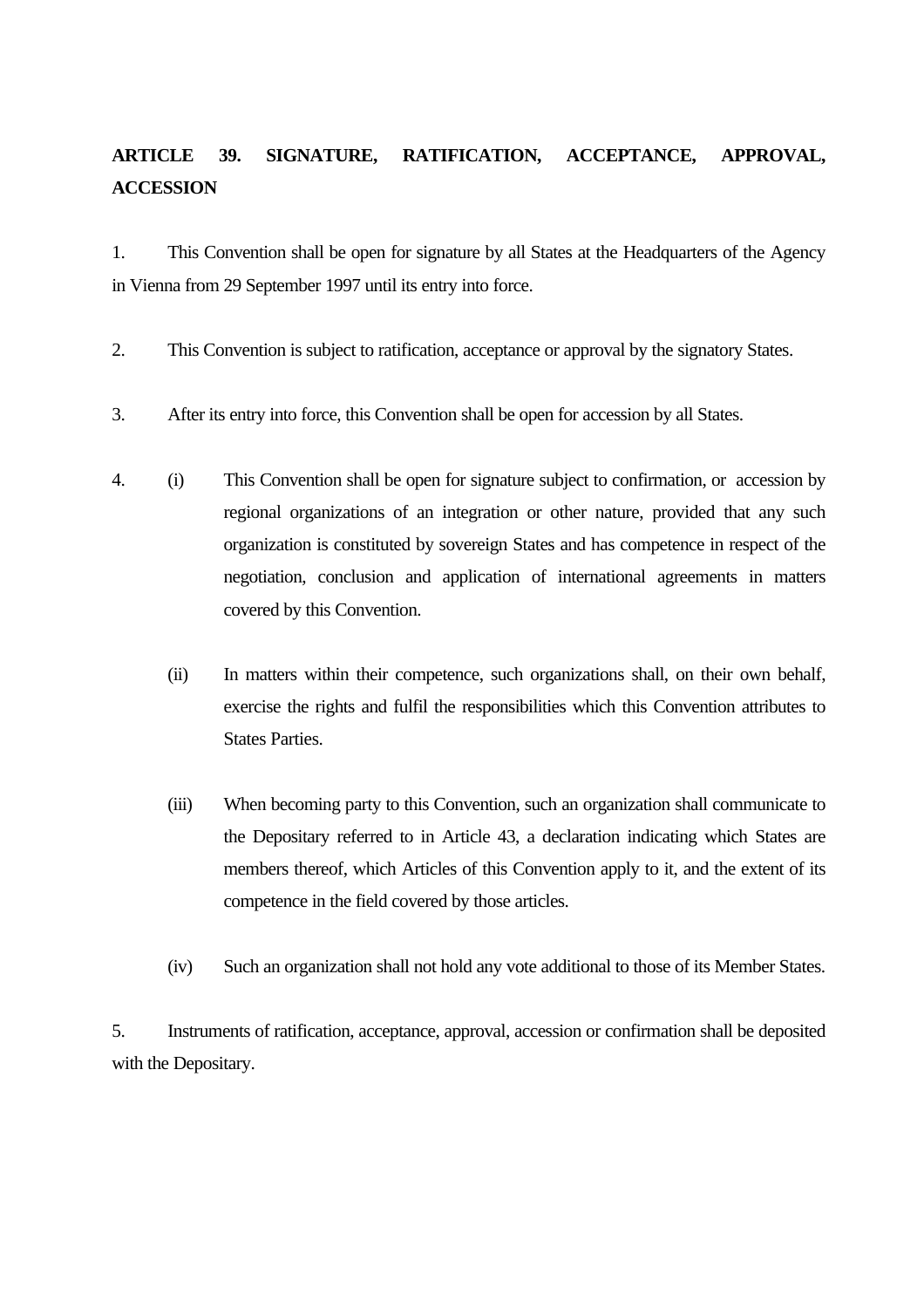#### **ARTICLE 40. ENTRY INTO FORCE**

1. This Convention shall enter into force on the ninetieth day after the date of deposit with the Depositary of the twenty-fifth instrument of ratification, acceptance or approval, including the instruments of fifteen States each having an operational nuclear power plant.

2. For each State or regional organization of an integration or other nature which ratifies, accepts, approves, accedes to or confirms this Convention after the date of deposit of the last instrument required to satisfy the conditions set forth in paragraph 1, this Convention shall enter into force on the ninetieth day after the date of deposit with the Depositary of the appropriate instrument by such a State or organization.

### **ARTICLE 41. AMENDMENTS TO THE CONVENTION**

1. Any Contracting Party may propose an amendment to this Convention. Proposed amendments shall be considered at a review meeting or at an extraordinary meeting.

2. The text of any proposed amendment and the reasons for it shall be provided to the Depositary who shall communicate the proposal to the Contracting Parties at least ninety days before the meeting for which it is submitted for consideration. Any comments received on such a proposal shall be circulated by the Depositary to the Contracting Parties.

3. The Contracting Parties shall decide after consideration of the proposed amendment whether to adopt it by consensus, or, in the absence of consensus, to submit it to a Diplomatic Conference. A decision to submit a proposed amendment to a Diplomatic Conference shall require a two-thirds majority vote of the Contracting Parties present and voting at the meeting, provided that at least one half of the Contracting Parties are present at the time of voting.

4. The Diplomatic Conference to consider and adopt amendments to this Convention shall be convened by the Depositary and held no later than one year after the appropriate decision taken in accordance with paragraph 3 of this article. The Diplomatic Conference shall make every effort to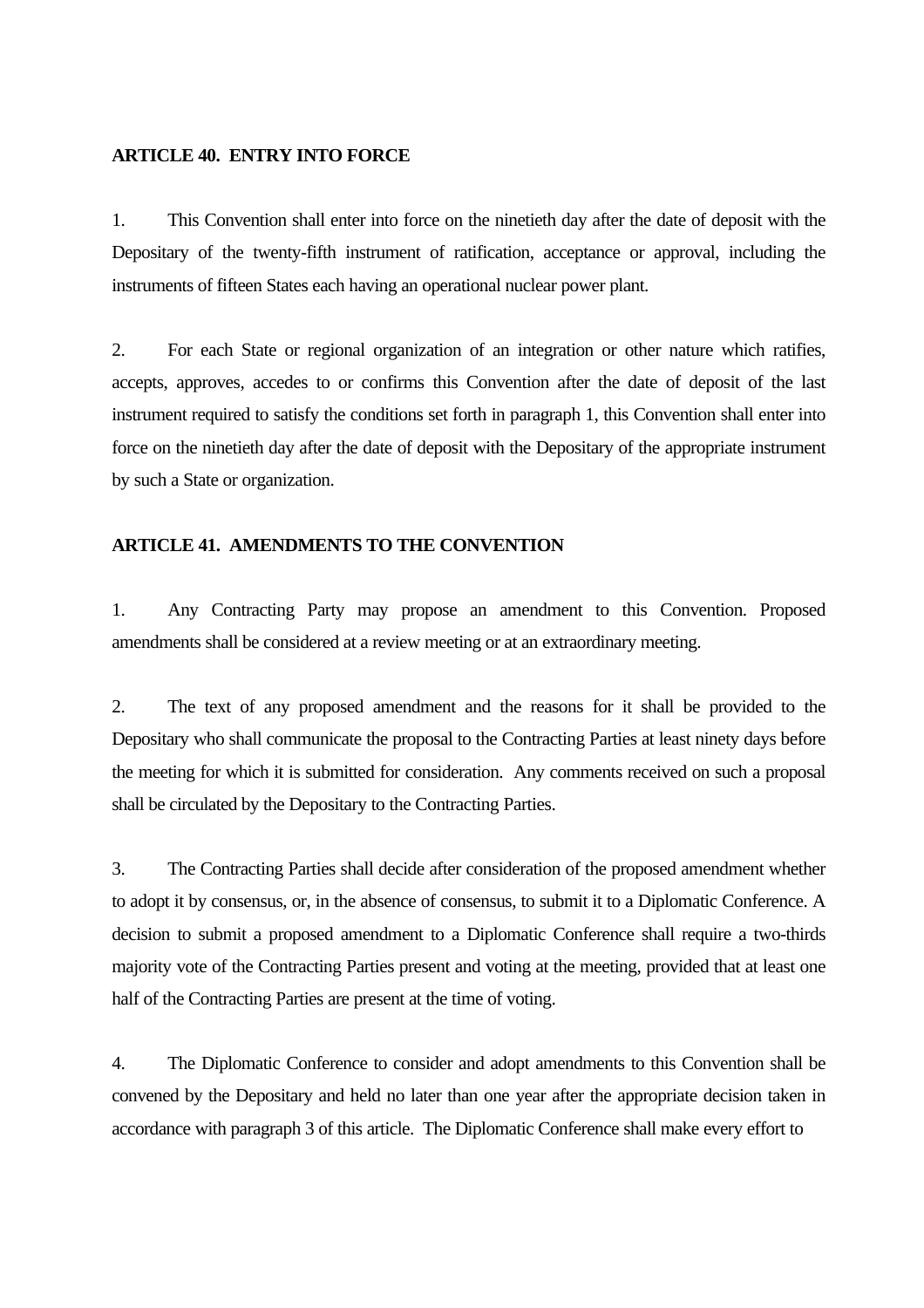ensure amendments are adopted by consensus. Should this not be possible, amendments shall be adopted with a two-thirds majority of all Contracting Parties.

5. Amendments to this Convention adopted pursuant to paragraphs 3 and 4 above shall be subject to ratification, acceptance, approval, or confirmation by the Contracting Parties and shall enter into force for those Contracting Parties which have ratified, accepted, approved or confirmed them on the ninetieth day after the receipt by the Depositary of the relevant instruments of at least two thirds of the Contracting Parties. For a Contracting Party which subsequently ratifies, accepts, approves or confirms the said amendments, the amendments will enter into force on the ninetieth day after that Contracting Party has deposited its relevant instrument.

#### **ARTICLE 42. DENUNCIATION**

1. Any Contracting Party may denounce this Convention by written notification to the Depositary.

2. Denunciation shall take effect one year following the date of the receipt of the notification by the Depositary, or on such later date as may be specified in the notification.

#### **ARTICLE 43. DEPOSITARY**

- 1. The Director General of the Agency shall be the Depositary of this Convention.
- 2. The Depositary shall inform the Contracting Parties of:
	- (i) the signature of this Convention and of the deposit of instruments of ratification, acceptance, approval, accession or confirmation in accordance with Article 39;
	- (ii) the date on which the Convention enters into force, in accordance with Article 40;